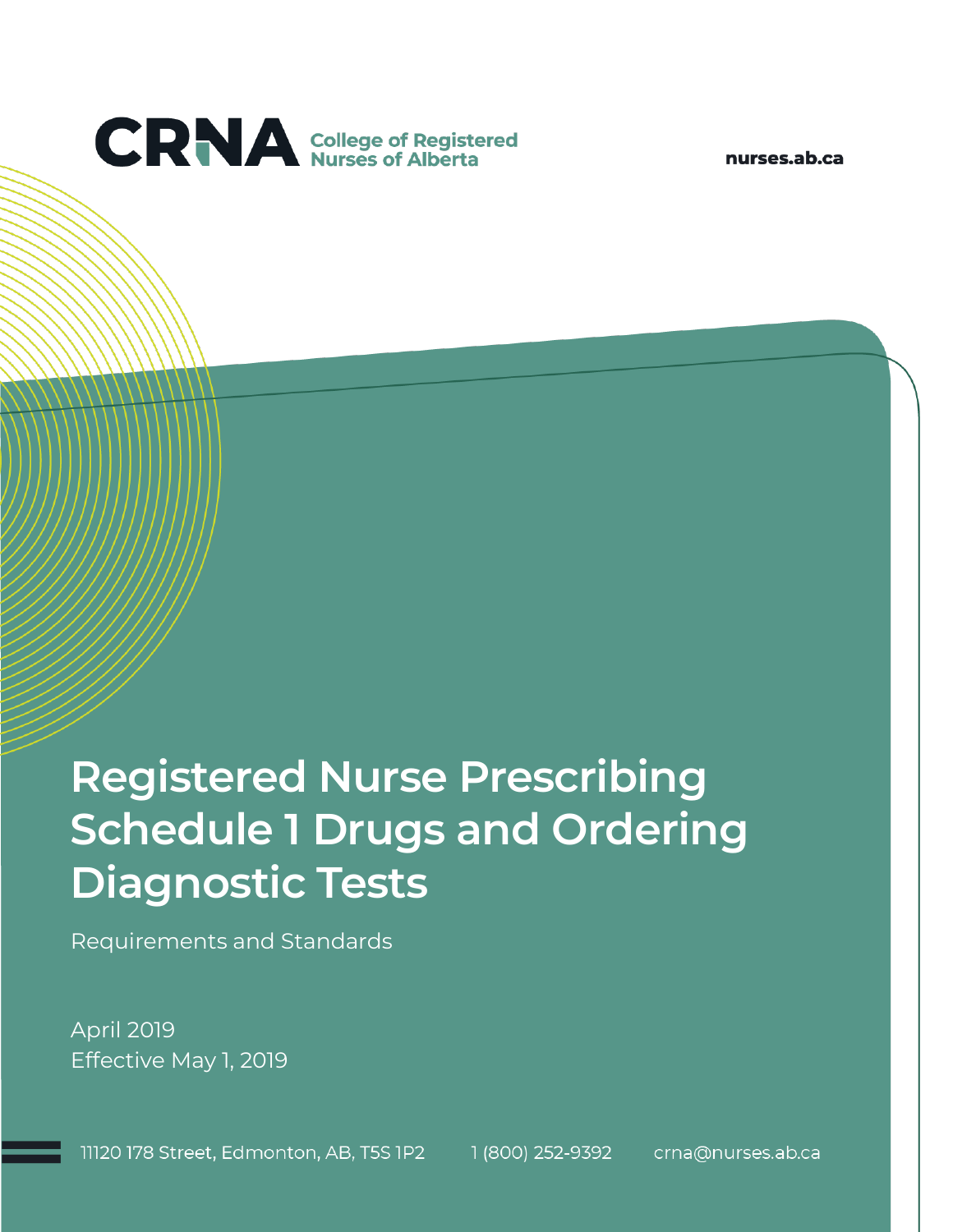

Approved by the College and Association of Registered Nurses of Alberta (CARNA) Council, March 2019, effective on May 1, 2019.

CARNA is operating as the College of Registered Nurses of Alberta (CRNA).

Use of this document is permitted for the purposes of education, research, private study or reference.

Ensure you are using the current version of this document by visiting our website.

College of Registered Nurses of Alberta 11120 – 178 Street Edmonton, AB T5S 1P2

Phone: 780.451.0043 (in Edmonton) or 1.800.252.9392 (Canada-wide) Fax: 780.452.3276 Email: *[practice@nurses.ab.ca](mailto:practice@nurses.ab.ca)* Website: *[nurses.ab.ca](http://www.nurses.ab.ca/)*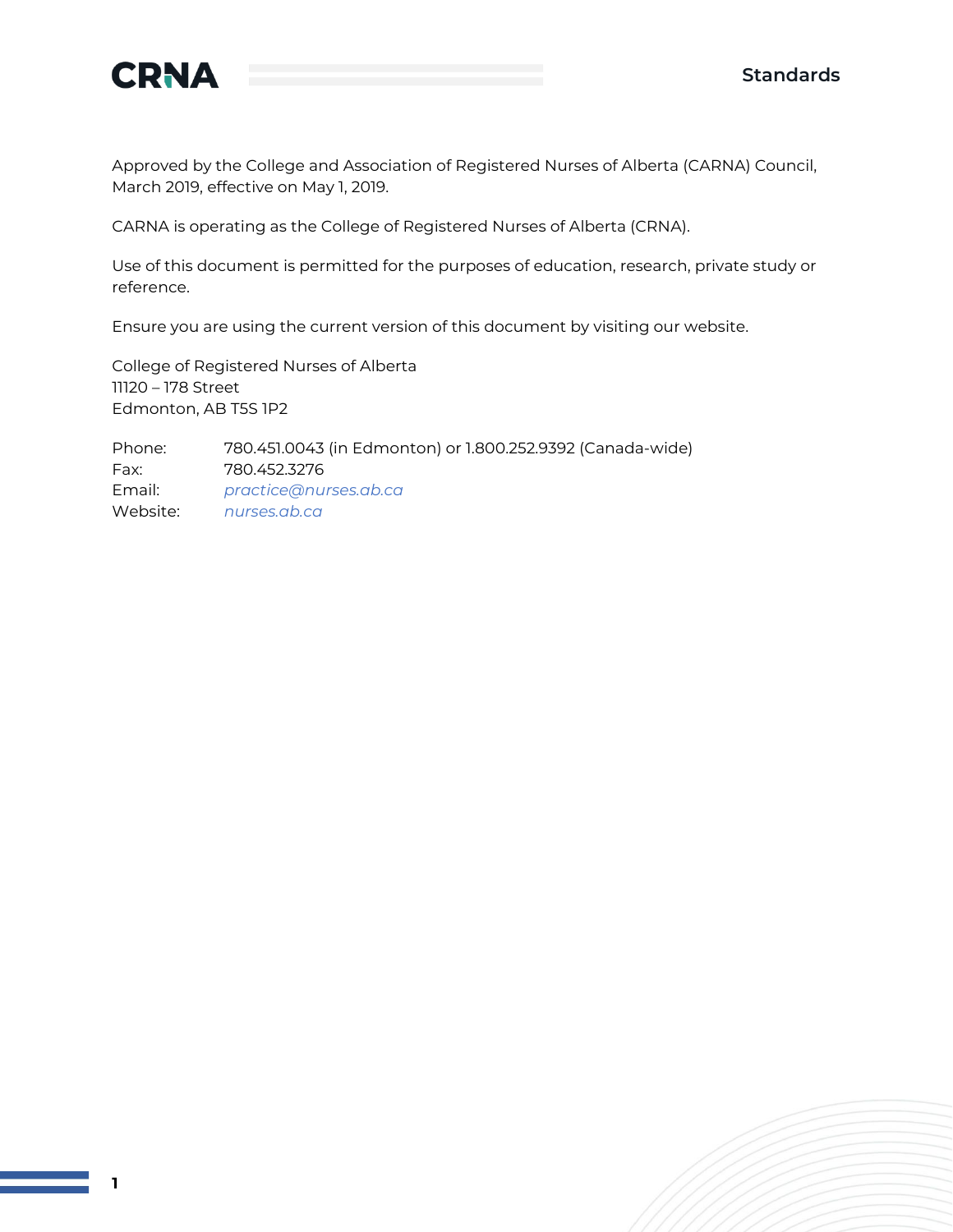

### **Table of Contents**

| PRESCRIBING EPINEPHRINE FOR ANAPHYLAXIS - EXCEPTION TO RN PRESCRIBING<br>SCHEDULE 1 DRUGS AND ORDERING OF DIAGNOSTIC TESTS REQUIREMENTS 16 |  |
|--------------------------------------------------------------------------------------------------------------------------------------------|--|
|                                                                                                                                            |  |
|                                                                                                                                            |  |
| APPENDIX A: CHECKLIST FOR THE DEVELOPMENT AND REVIEW OF A CLINICAL SUPPORT                                                                 |  |
|                                                                                                                                            |  |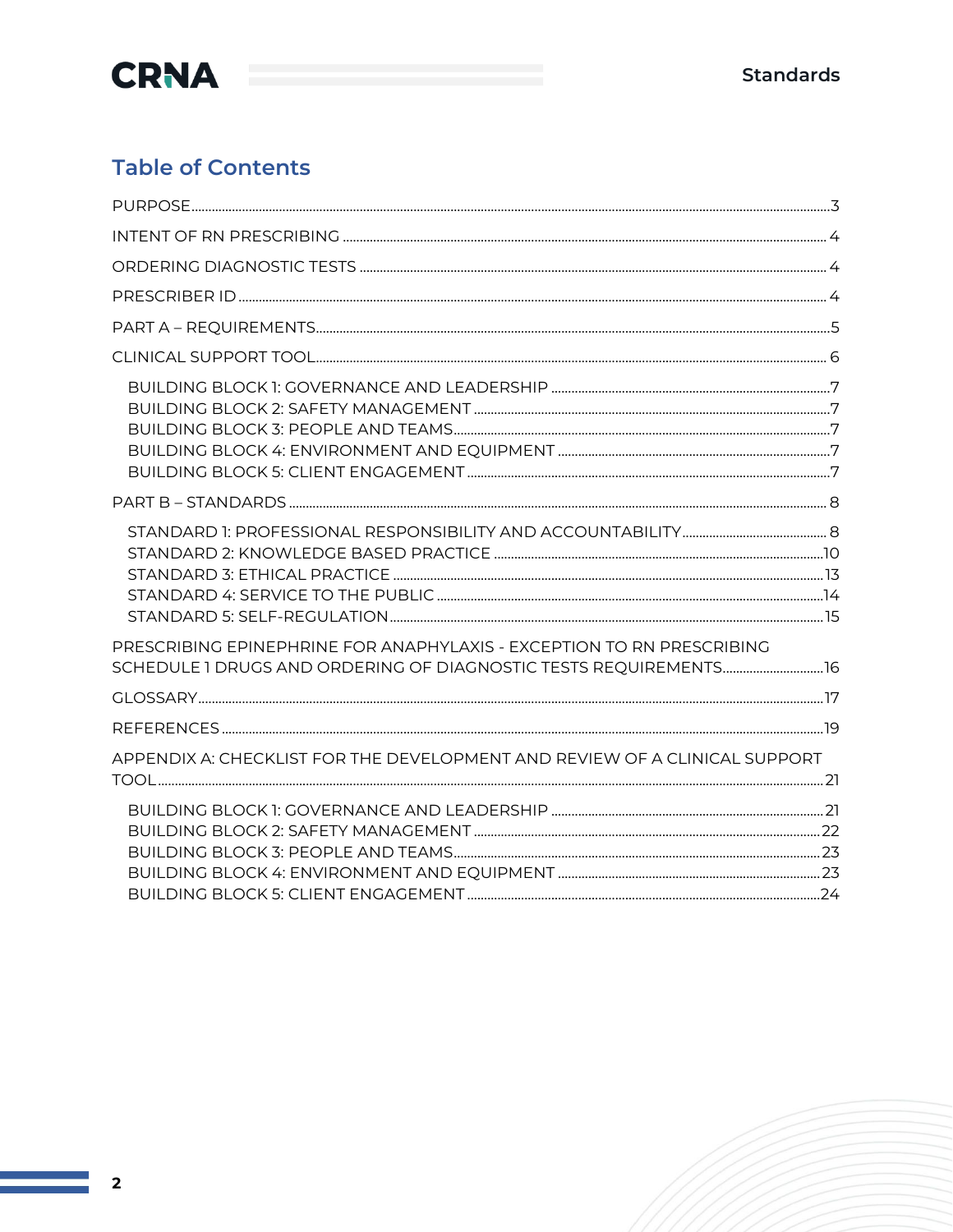## **CRNA**

## **Purpose**

The *Registered Nurses Profession Regulation* (2005) authorizes registered nurses (RNs) to prescribe **SCHEDULE 1 DRUGS<sup>1</sup>** and order diagnostic tests. This authorization supports increased access to care, system efficiency, cost effectiveness, optimizes RN's scope of practice, and provides opportunities to develop innovative practice models.

Regulated members on the provisional or courtesy register and certified graduate nurses are not eligible to apply for authorization to prescribe schedule 1 drugs and to order diagnostic tests.

The purpose of this document is to identify the

- **•** requirements for authorization of an RN to prescribe schedule 1 drugs and to order diagnostic tests; and
- **•** standards of practice for an RN authorized to prescribe schedule 1 drugs and to order diagnostic tests.

Throughout this document the phrase "an RN who is authorized" means an RN has met CARNA requirements and is authorized by CARNA to, in a specific **CLINICAL PRACTICE AREA**

- prescribe Schedule 1 drugs (except for controlled drugs and substances); and
- order diagnostic tests.

The document *Competencies for Registered Nurse Prescribing Schedule 1 Drugs and Ordering Diagnostic Tests* (CARNA, 2019a) describes the competencies needed for RN prescribing schedule 1 drugs and the ordering of diagnostic tests. The standards and competencies documents are companion documents and must be used together.

The specific clinical practice area may be related to the type of care (e.g., wound care), practice setting (e.g., emergency department, home care, primary care, ambulatory clinics, occupational health), specific issue (e.g., sexually transmitted infection, sexual assault), or medical diagnostic grouping (e.g., diabetes or other chronic disease management).

<sup>1</sup> Words or phrases in **BOLD CAPITALS** upon first mention are defined in the glossary.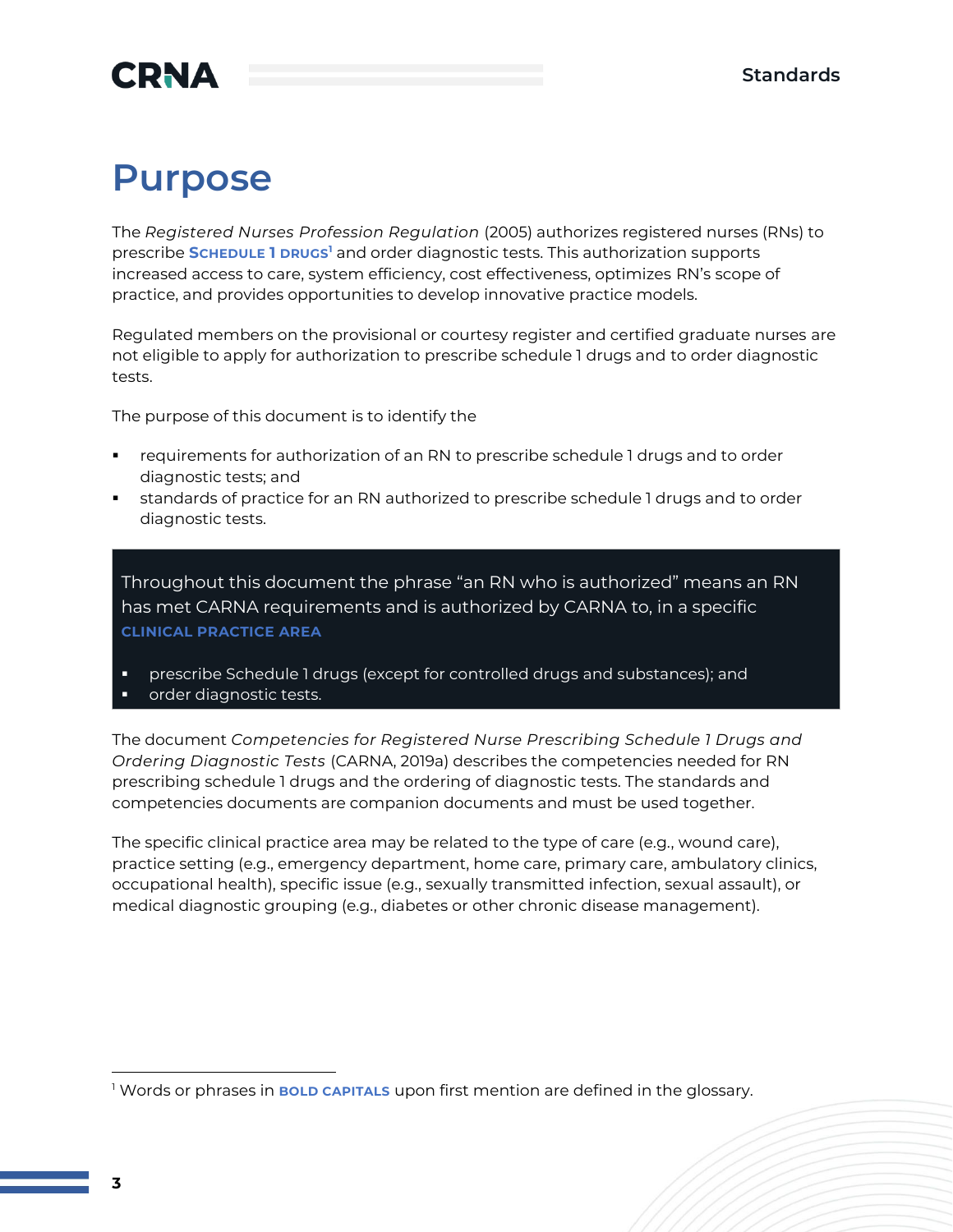## **CRNA**

## **Intent of RN Prescribing**

Authorization of RNs to prescribe is intended to safely address **CLIENT** medication needs within a specific clinical practice area that the employer has determined has a unique client need for **ACCESSIBILITY** to medication and diagnostic tests, and where

- RNs have the necessary knowledge, skill, and support to make safe and appropriate prescribing decisions;
- client health-care needs are **STABLE** based on assessment of **ACUITY** and **PREDICTABILITY** of client condition and health outcomes; and
- the specific medication(s) to be prescribed and the diagnostic test(s) that can be ordered are clearly identified in a **CLINICAL SUPPORT TOOL.\**

## **Ordering Diagnostic Tests**

Diagnostic test results support safe and appropriate prescribing decisions. The specific diagnostic tests that will be used to determine the medications to be prescribed must be clearly identified in the clinical support tool. Diagnostic tests might be ordered to

- ensure the medication and dose ordered are congruent with expected therapeutic responses;
- **•** monitor the response of the client to the medication therapy to ensure optimal outcomes;
- monitor for adverse effects to ensure client safety; and
- screen patients for certain conditions.

## **Prescriber ID**

An RN who is authorized will have a Prescriber ID issued by CARNA. CARNA's online public and employer verification system identifies if an RN is authorized to prescribe schedule 1 drugs and to order diagnostic tests.

An RN, who is authorized, will have the following information on their practice permit:

- Authorized to prescribe Schedule 1 drugs (except for controlled drugs and substances).
- Authorized to prescribe at [specific clinical practice area] [address].

CARNA will provide a weekly electronic notification of the updated list of RNs with current prescribing authorization to the Alberta College of Pharmacy, and Alberta Blue Cross.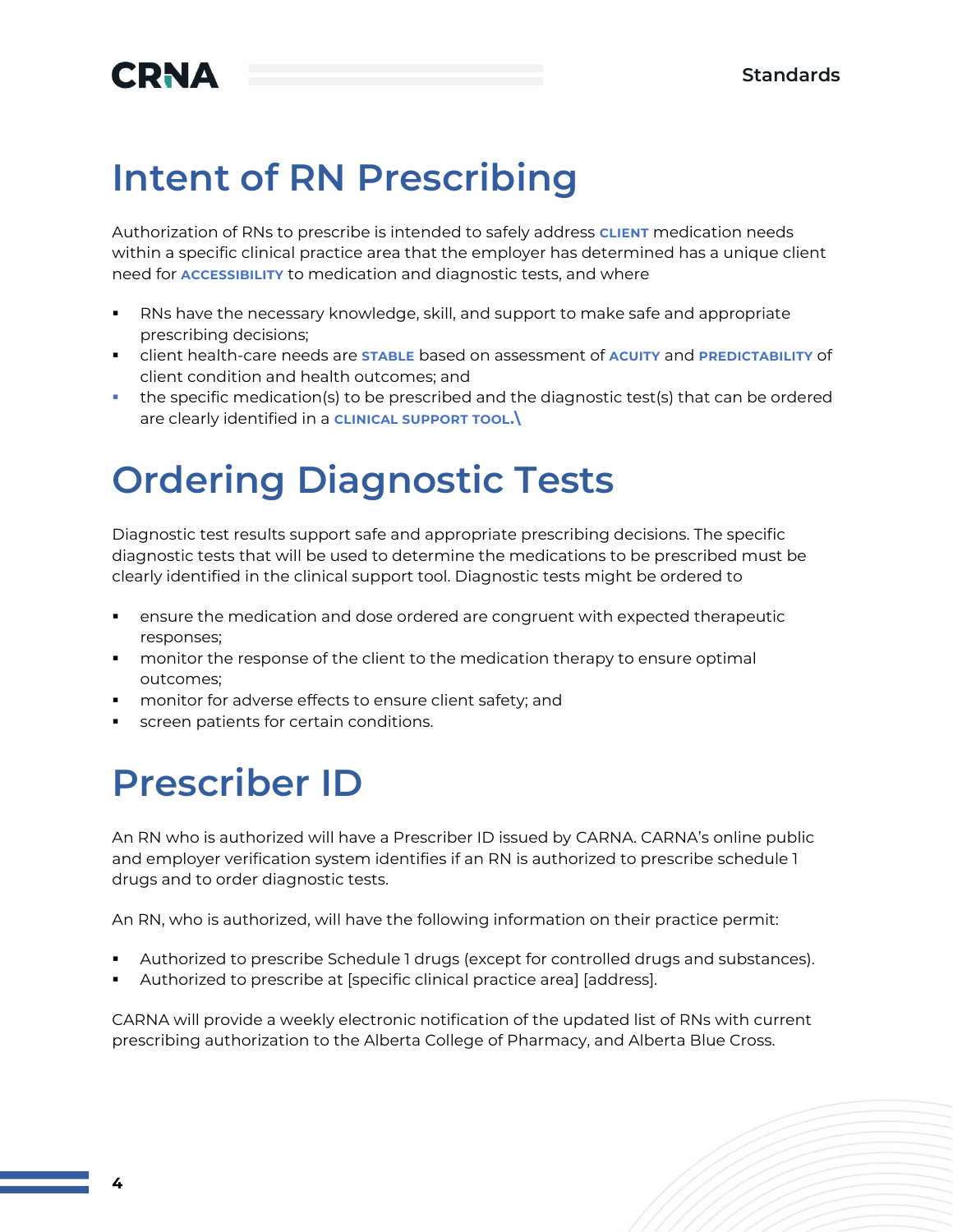## **Part A – Requirements**

The following requirements must be met in order for an RN to be authorized to prescribe, maintain authorization to prescribe, and to order diagnostic tests in a specific clinical practice area:

#### **1. Application to the Registrar**

- **a.** Be on the registered nurse register with no conditions or restrictions on the practice permit.
- **b.** Maintain eligibility for authorization through continued employment within the specific clinical practice area.
- **c.** Notify the Registrar if the specific location or site where the RN practices changes even when the clinical practice area remains the same.
- **d.** Re-apply to the Registrar for approval for a new clinical practice area. They must meet any additional education or other requirements deemed necessary by the Registrar.

#### **2. Education**

- **a.** An RN applying for authorization must successfully complete an **APPROVED NURSING PROGRAM**.
- **b.** An RN who is authorized, must meet any CARNA continuing **COMPETENCE** program requirements for RN prescribing.

#### **3. Clinical Practice**

- **a.** An RN applying for authorization must provide evidence satisfactory to the Registrar that they have
	- **i.** minimum 3,000 hours of RN clinical practice, and
	- **ii.** of those 3,000 hours, 750 hours must be in the specific clinical practice area where the RN is applying for authorization.
- **b.** The clinical practice requirements must be met before the RN applies to the Registrar for prescribing authority.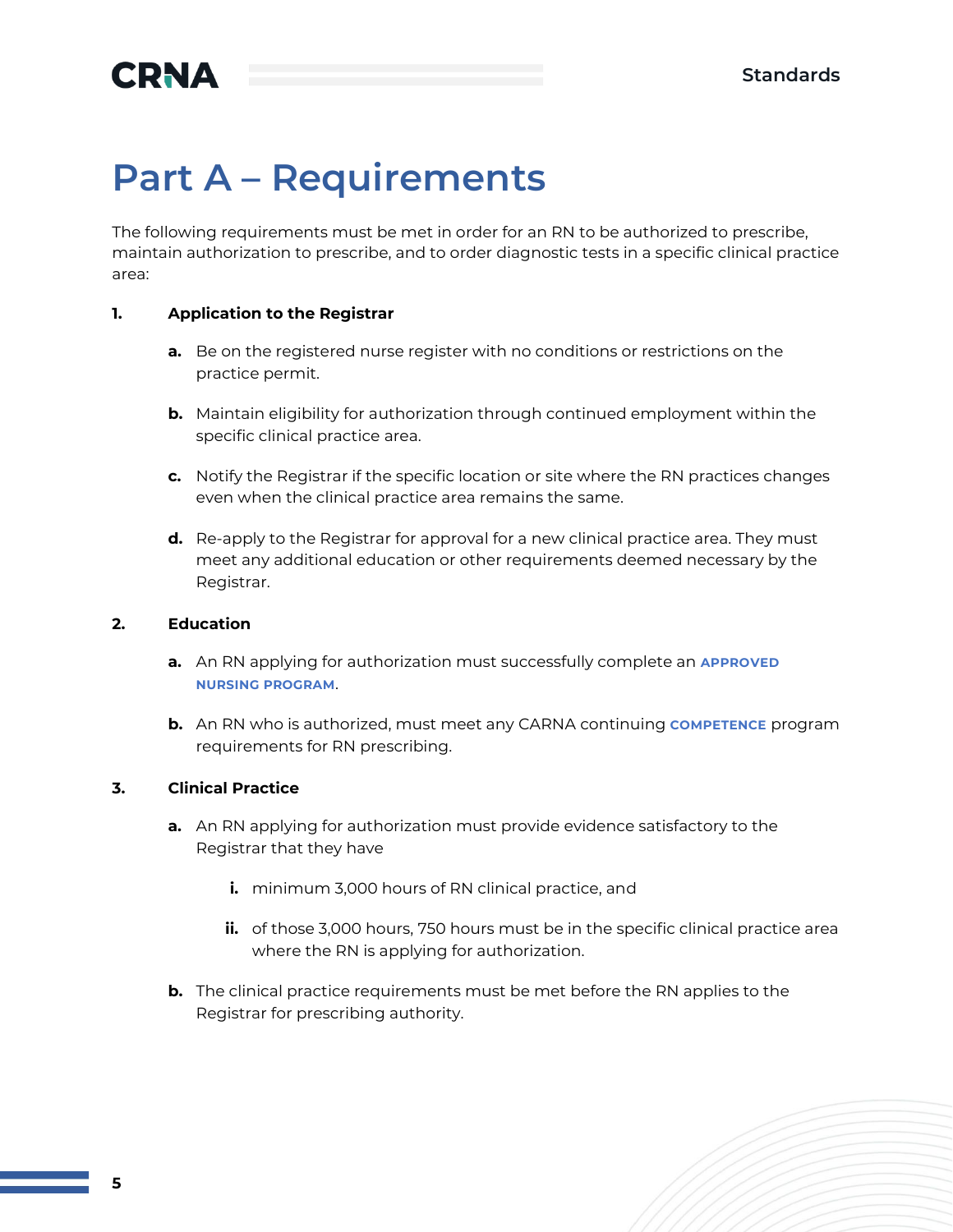

#### **4. Clinical Practice Area Support**

- **a.** An RN applying for authorization must submit an employer reference satisfactory to the Registrar. The reference must come from a person who has observed the RN's practice and has managerial or supervisory responsibility for the specific practice area where the RN is applying for authorization.
- **b.** The reference must provide evidence satisfactory to the Registrar that
	- **i.** the employer policy permits an RN to prescribe,
	- **ii.** there are clinical support tools developed by the inter-professional team for the specific clinical practice area, and
	- **iii.** there is a collaborative practice relationship with an authorized prescriber, as appropriate to the specific clinical practice area.

## **Clinical Support Tool**

The RN must confirm the existence of an established clinical support tool in a specific clinical practice area before they are authorized to prescribe schedule 1 drugs and order diagnostic tests in that practice area. The clinical support tool must guide both prescribing decisions and the ordering of diagnostic tests. The clinical support tool may be in the form of a protocol, algorithm, or clinical practice guideline.

The clinical support tool should be developed, reviewed, and revised by an inter- professional team of subject matter experts, with both content expertise and practice experience in the relevant clinical practice area. The clinical support tool must be evidence-based and informed by best practices. The clinical support tool must align with the expectations outlined in these standards for the development of a clinical support tool and must contain the elements outlined in the checklist found in appendix A.

The specific clinical practice area may endorse clinical guidelines provided by other organizations known for their expertise in the subject area (e.g., Diabetes Canada), but should ensure these guidelines have been adapted appropriately for the specific clinical practice area. The use of third-party guidelines does not replace the need for a clinical support tool that is specific to the clinical practice area.

The clinical support tool guides the RN in making safe prescribing and ordering of diagnostic test decisions within the context of an inter-professional team and should build on the Canadian Patient Safety Institute's *[Safety Competencies:](http://www.patientsafetyinstitute.ca/en/toolsResources/safetyCompetencies/Documents/Safety%20Competencies.pdf) Enhancing Patient Safety Across the Health Professions* (2009) and the Health Quality Council of Alberta's (HQCA) *Patient Safety Framework for Albertans* (2010). The principles of the HQCA's five building blocks for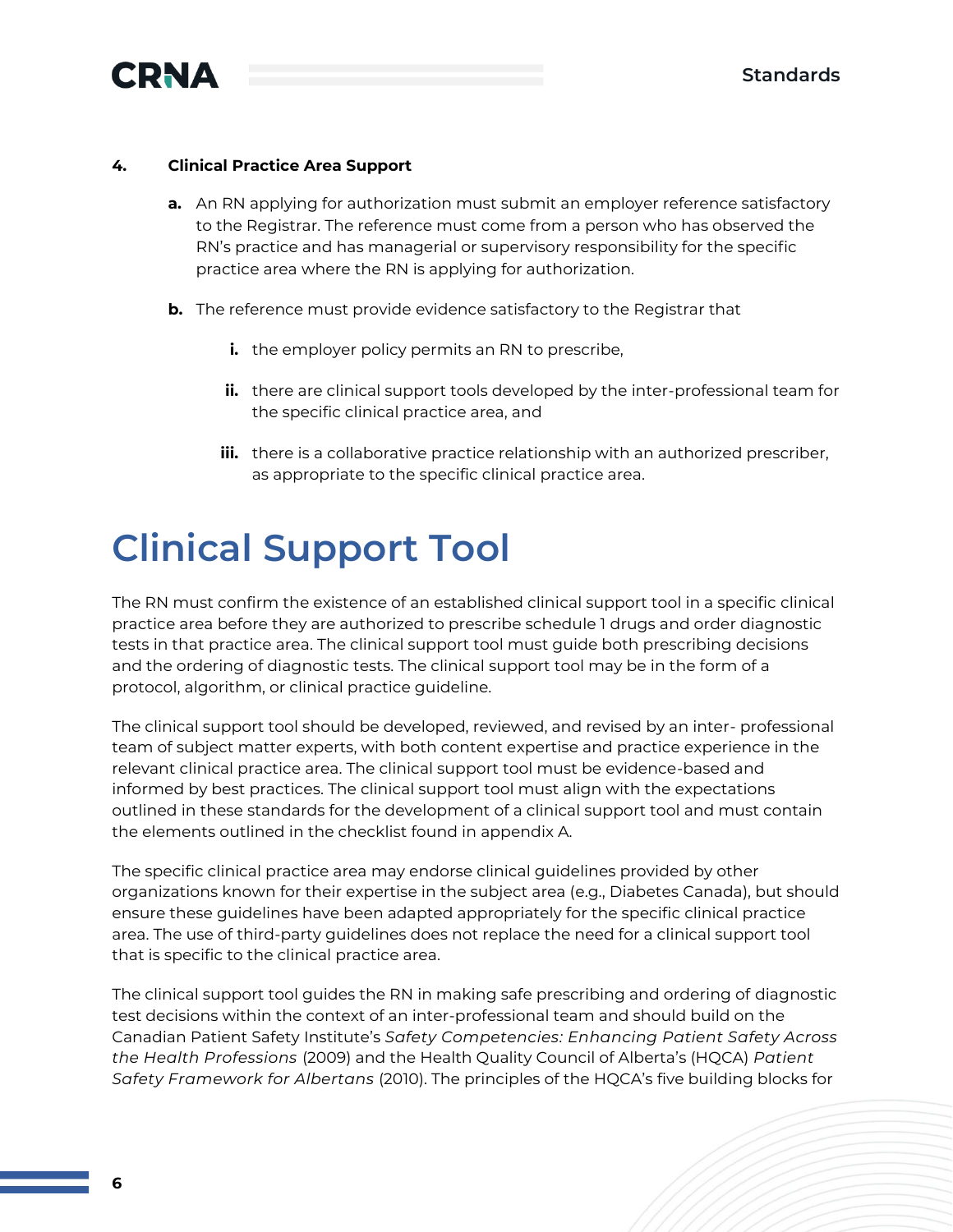

patient safety must be considered in a clinical support tool to guide safe prescribing practice. Best practices indicate that the clinical support tool should be reviewed at least every three years.

The building blocks below should be used as a guide to assist in the development and review of a clinical support tool. A checklist using these building blocks aligns with the expectations outlined in these standards and identifies the required elements to be included in the clinical support tool that is to be developed. (Appendix A).

### **Building Block 1: Governance and Leadership**

Legislation, standards, and policies align and contribute to safe delivery of health-care services. Strong reporting relationships, clear lines of **ACCOUNTABILITY** and continuous monitoring, and evaluation of systems that support safe practices are the basis of effective governance related to patient safety.

### **Building Block 2: Safety Management**

This involves the identification of risks and effective responses to managing risk.

### **Building Block 3: People and Teams**

A key element in providing safe patient care is having competent health-care professionals working together in effective teams.

### **Building Block 4: Environment and Equipment**

Information about the client, medications, therapies, and treatment goals should be available wherever care is being delivered and shared appropriately with other members of the health-care team. Effective information and communication systems ensure that the information is complete and supports continuity of care.

### **Building Block 5: Client Engagement**

Safety and health outcomes are enhanced when clients and their family participate in diagnostic and treatment decisions about their health and know what to expect from tests and treatments.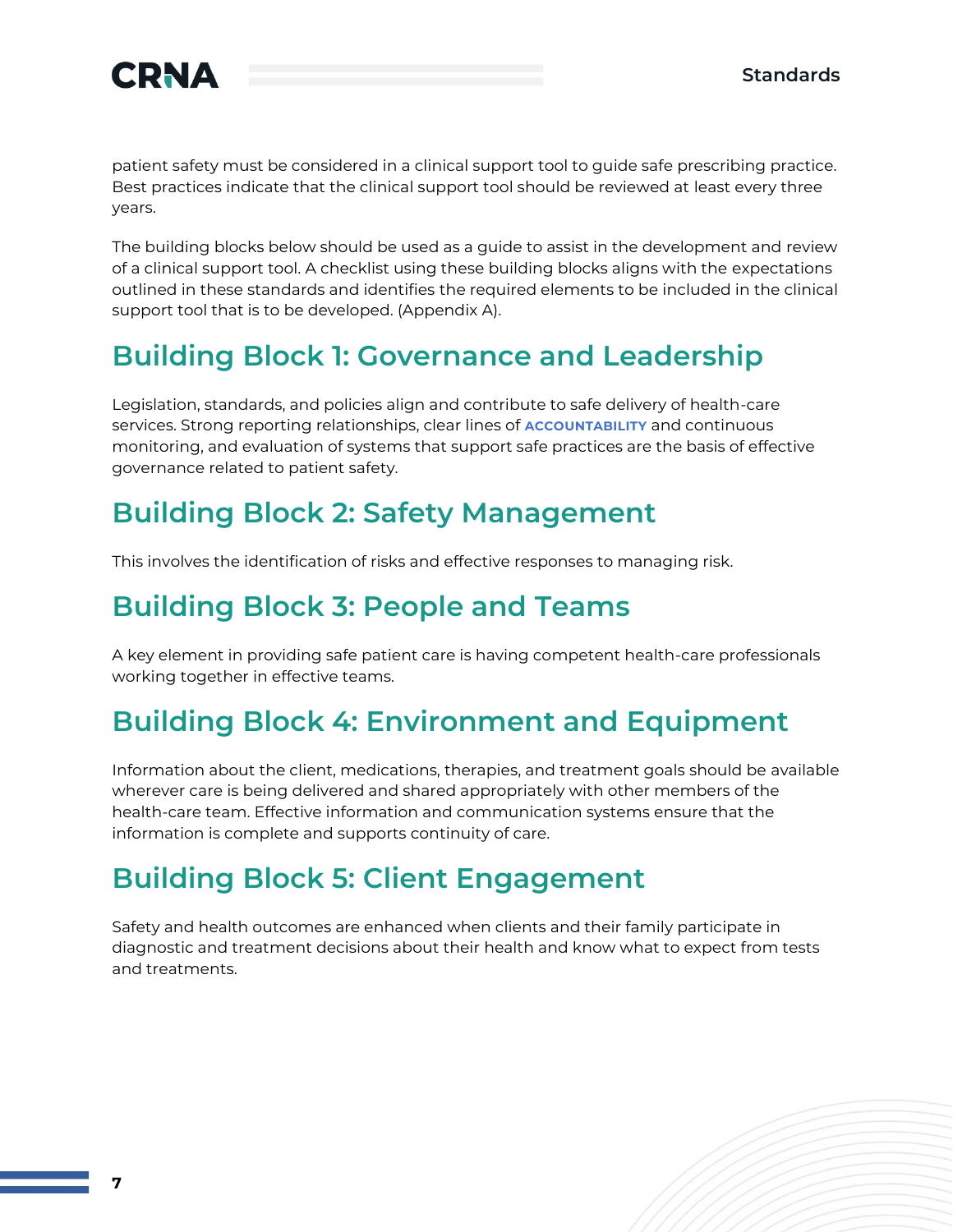## **Part B – Standards**

These standards identify the expectations for an RN who is authorized. The criteria illustrate how the **STANDARD** must be met, and all criteria must be met in order to achieve the standard. The criteria are not written in order of importance.

### **Standard 1: Professional Responsibility and Accountability**

An RN who is authorized is responsible and accountable for their prescribing of medication and ordering of diagnostic tests in their specific clinical practice area.

#### **Criteria**

- **1.1** use critical judgment to decide if the medication(s) and the diagnostic test(s) outlined in the clinical support tool are appropriate for the client in the specific situation;
- **1.2** prescribe the medication(s) and order diagnostic test(s) in accordance with the clinical support tool;
- **1.3** complete prescriptions that are legible and include the following elements:
	- **a.** name and address of the client
	- **b.** medication name
	- **c.** medication strength, if applicable
	- **d.** dosage form, if applicable
	- **e.** route of administration
	- **f.** quantity of medication to be dispensed
	- **g.** directions for use
	- **h.** number of refills authorized and interval between each refill, if applicable
	- **i.** prescriber's name and specific clinical practice area identified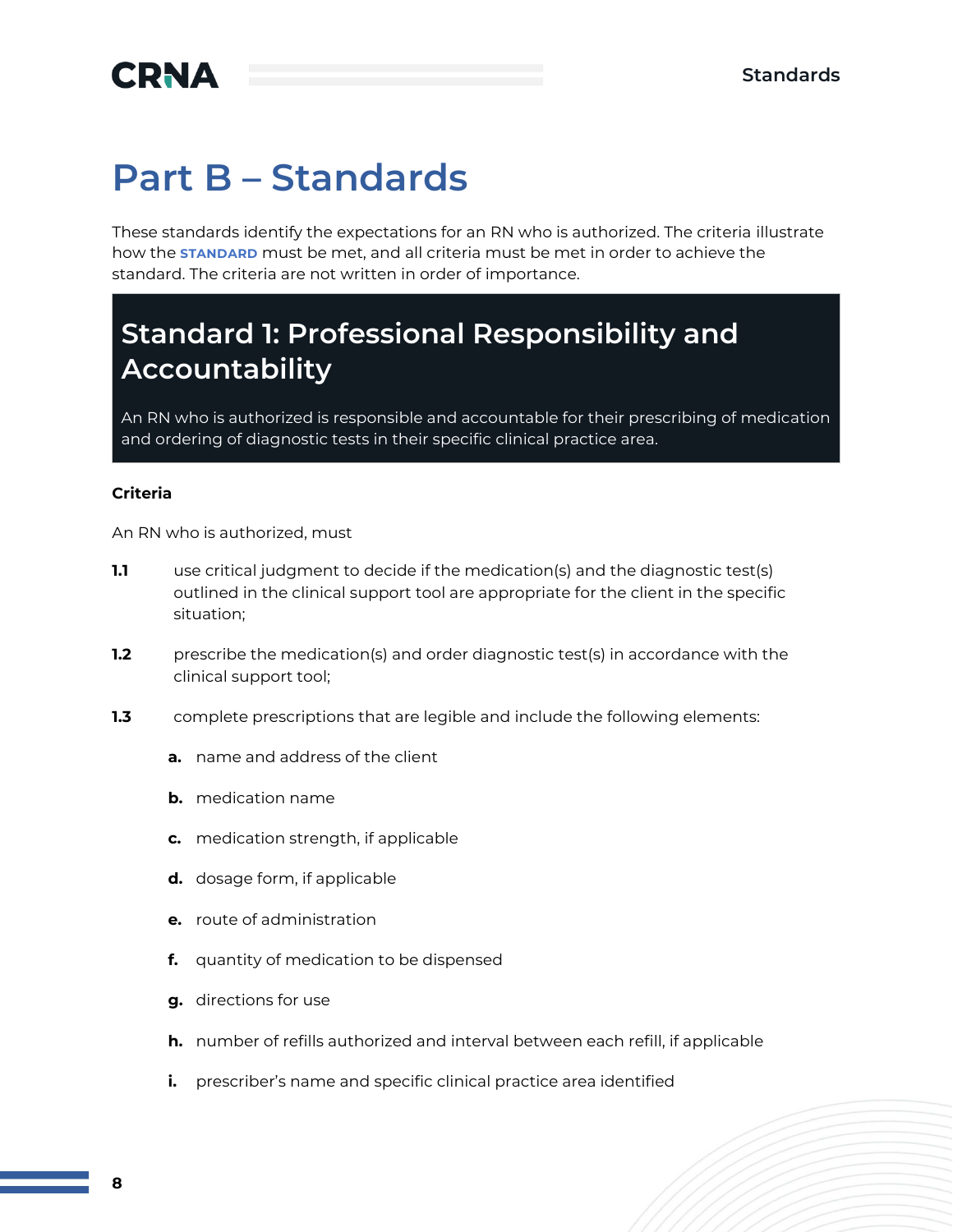

- **j.** prescriber's signature, either written or in a secure electronic format
- **k.** date of the prescription
- **l.** indication for use/therapeutic goal;
- **1.4** know the rationale to support prescribing the medication and ordering any diagnostic test;
- **1.5** ensure all prescription records are kept secure;
- **1.6** transfer care to other health-care professionals authorized to prescribe to make prescribing decisions and order diagnostic test for clients with complex health needs, co-morbidities and unpredictable outcomes;
- **1.7** indicate to clients when they will be contacted about the results of the diagnostic tests;
- **1.8** be accountable for follow-up of diagnostic test(s) that were ordered, as outlined in the clinical support tool. Processes must be clearly indicated in the clinical support tool to
	- **a.** receive and respond to critical diagnostic tests results reported by a laboratory in the RN's absence,
	- **b.** have an appropriate health-care professional review diagnostic test results in a timely manner if the RN authorized to prescribe is not able to personally attend to provide follow-up care,
	- **c.** provide an after-hours emergency contact, and
	- **d.** follow-up when diagnostic tests are not received within a reasonable period of time;
- **1.9** participate in required and relevant provincial and/or national reporting programs, such as, but not limited to, the Canadian Adverse Drug Reaction Reporting Program;
- **1.10 COLLABORATE** with the physician or nurse practitioner (NP) to determine the frequency of assessments for clients with chronic conditions;
- **1.11** not prescribe medications for study protocols; and
- **1.12** not accept medication samples from pharmaceutical companies.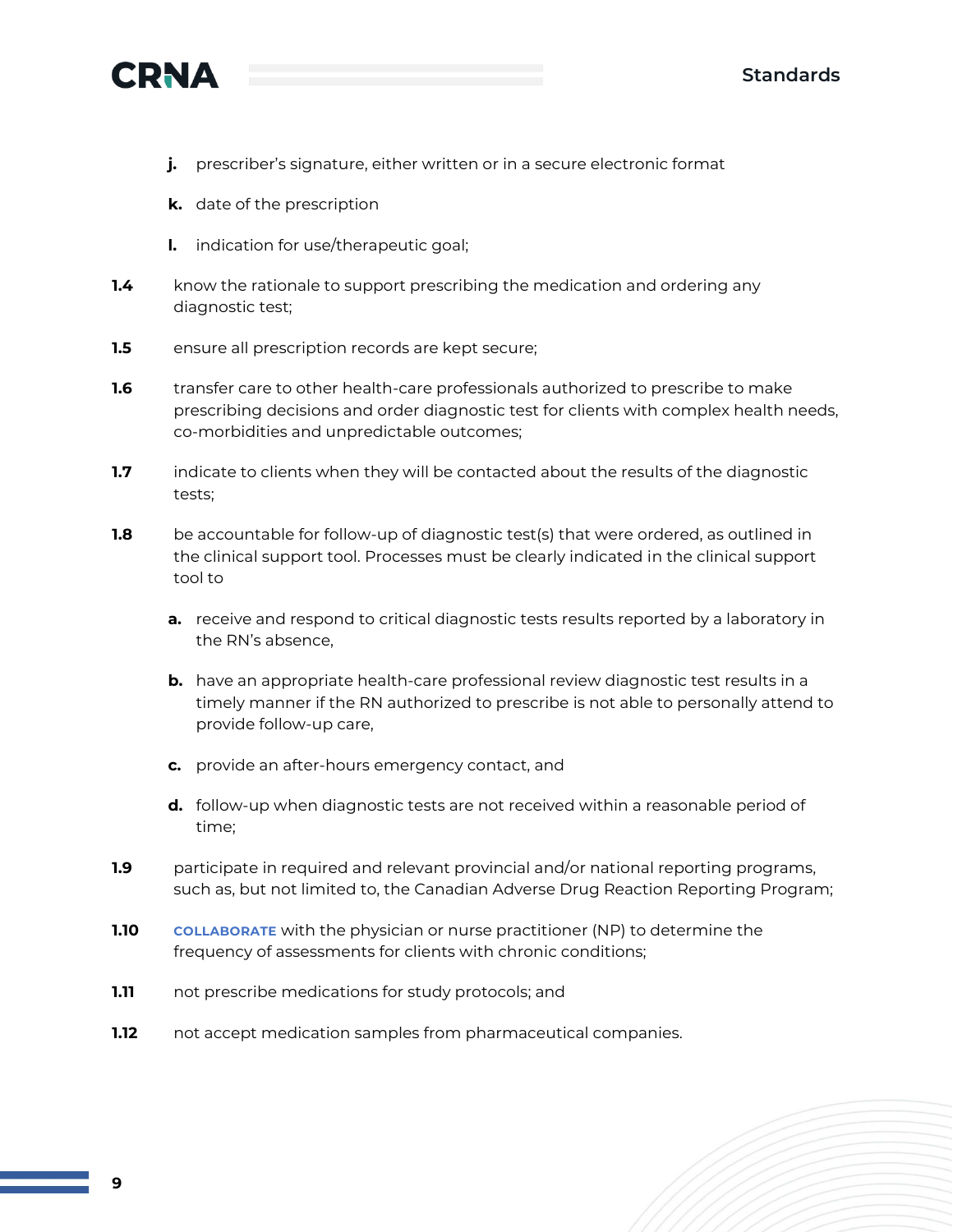### **Standard 2: Knowledge Based Practice**

An RN who is authorized, must be competent to prescribe Schedule 1 Drugs and order diagnostic tests.

#### **Criteria**

- **2.1** maintain competence in prescribing Schedule 1 drugs and ordering diagnostic tests;
- **2.2** conduct a comprehensive assessment of the client as outlined in the clinical support tool;
- **2.3** be competent in the assessment and treatment of the condition and symptoms relevant to the specific clinical practice area;
- **2.4** develop an appropriate care plan including medications prescribed, diagnostic tests ordered, medication reconciliation, and monitoring based on what has been outlined in the clinical support tool;
- **2.5** use critical judgment when deciding whether the clinical support tool is appropriate for a client, and refer to the clinical support tool in the process of selecting the medication based on knowledge of pharmacotherapeutics and consideration of factors including, but not limited to
	- **a.** client health-care objectives,
	- **b.** client-specific factors such as age, gender, culture, existing medical conditions, dietary restrictions, concurrent medications, medication allergies, or sensitivities,
	- **c.** expected action and therapeutic outcomes of the prescribed medication,
	- **d.** recommended dosage and dosage adjustment for specific clients or client populations,
	- **e.** common adverse effects,
	- **f.** contraindications (relative and absolute),
	- **g.** generic and trade names,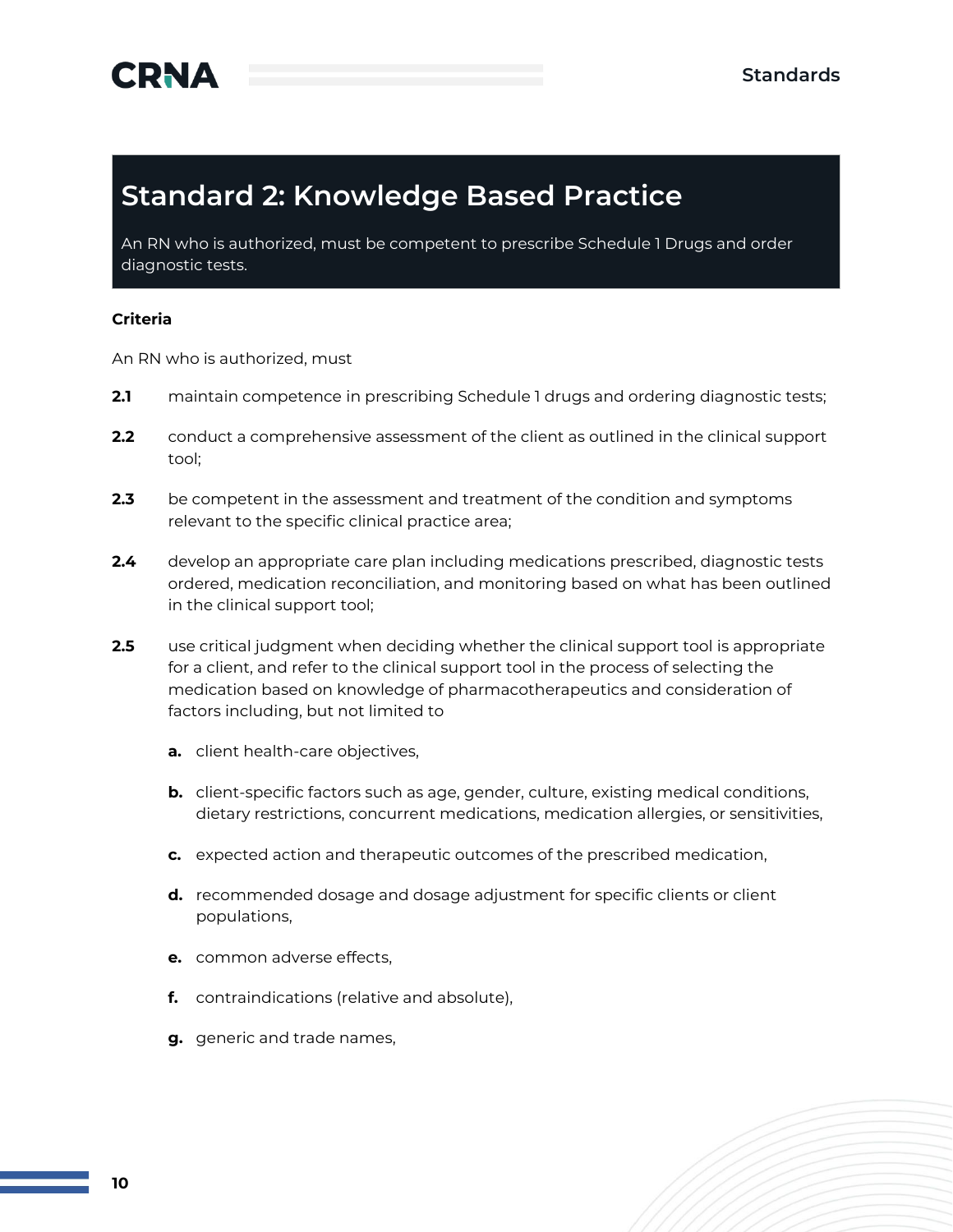

- **h.** medication interactions (e.g., prescription, over-the-counter, natural health products),
- **i.** dosage forms available,
- **j.** cost-effectiveness, and
- **k.** supplements, and complementary and alternative therapies the client may be using;
- **2.6** monitor and evaluate the client response to the prescribed medication;
- **2.7** use the clinical support tool to prescribe continuing medication management (i.e. refills) only when the following are in place:
	- **a.** the continuing therapeutic management is included in the clinical support tool
	- **b.** there is a collaborative relationship with an NP or physician and there is regular client assessment by that NP or physician
	- **c.** the client's health-care needs are stable based on assessment of acuity and predictability of client condition and health outcomes
	- **d.** there is an established medical diagnosis and treatment plan;
- **2.8** clearly document the prescribing decisions made including
	- **a.** type and amount of the medication prescribed,
	- **b.** indication for the prescribing decision,
	- **c.** goal of the prescribed therapy,
	- **d.** date the medication was prescribed,
	- **e.** instructions given to the client,
	- **f.** signing the documentation and prescription, and
	- **g.** any follow up required;
- **2.9** be competent in the ordering and interpreting of diagnostic tests that are included in the clinical support tool;
- **2.10** refer the client to an NP, physician, or pharmacist as appropriate, for further prescribing decisions when a medication has not had the intended effect;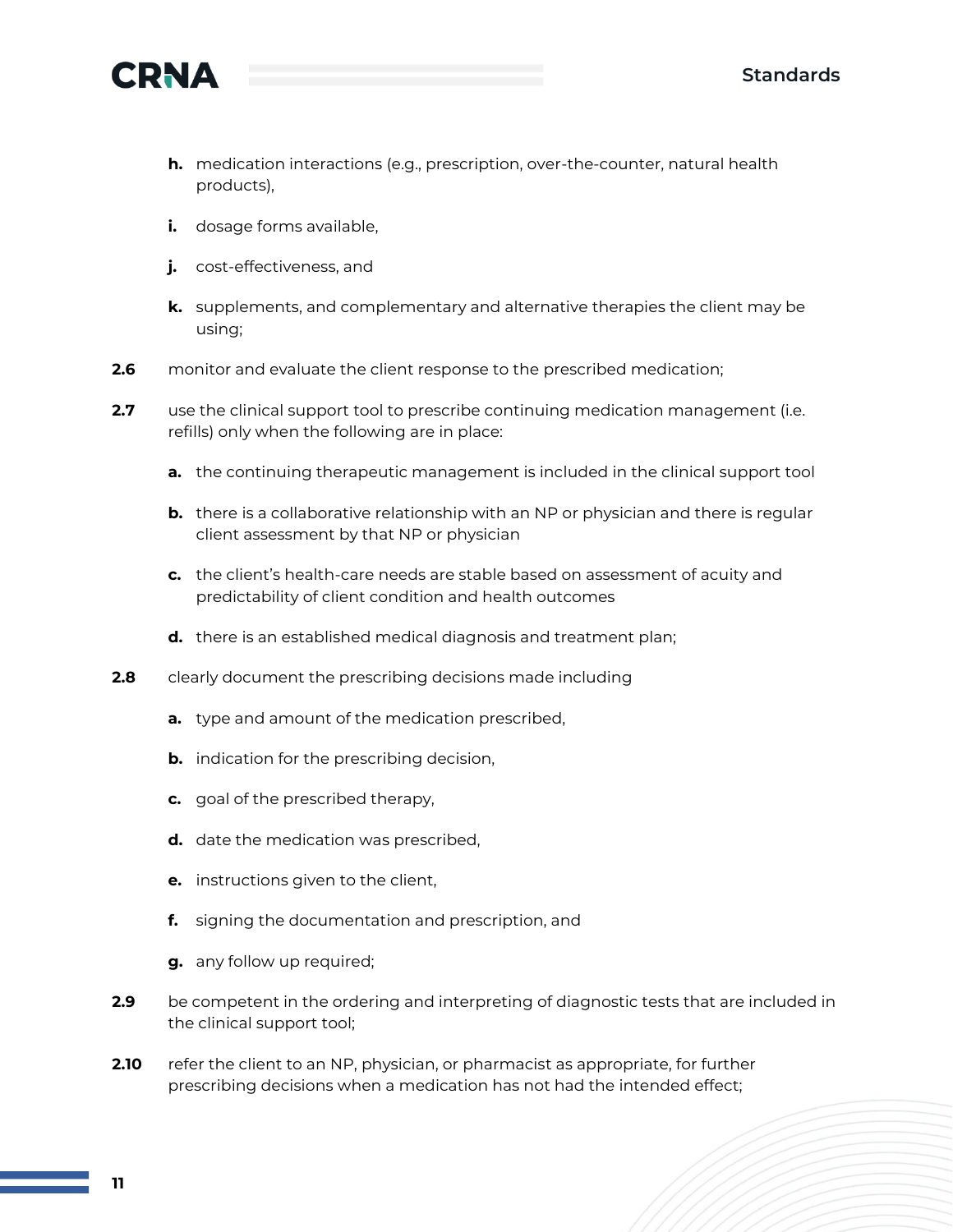

- **2.11** take appropriate action if the diagnostic test result is outside the expected or normal range. Appropriate action may include but is not limited to
	- **a.** assessing for changes in the client condition or factors that may affect the result,
	- **b.** discussing the results with the client,
	- **c.** developing and implementing a plan for ongoing monitoring,
	- **d.** consulting with other members of the health-care team regarding unexpected or unusual results,
	- **e.** repeating the diagnostic test if there is an indication that a repeat test will be beneficial,
	- **f.** discontinuing the medication, and
	- **g.** altering the dose provided this guidance is outlined in the clinical support tool;
- **2.12** document the following when making decisions based on diagnostic test results:
	- **a.** the decision and the rationale for the decision in the record of care
	- **b.** reference to the diagnostic data, and the decision in any communications with other members of the client's health-care team
	- **c.** any consultation with other providers related to the decision; and
- **2.13** explain the interpretation of the diagnostic test results, the decision, and the rationale for the decision to the client as appropriate.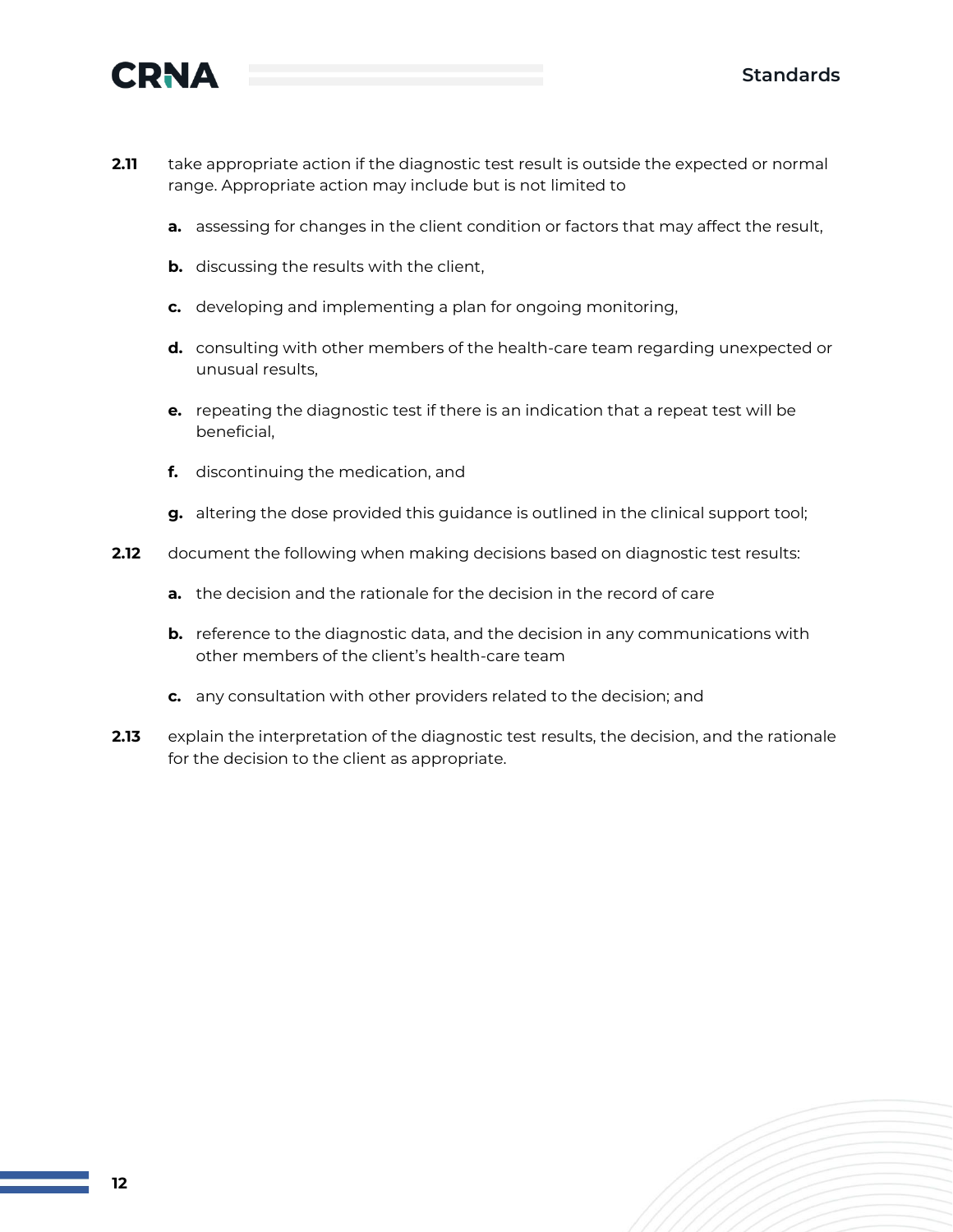## **Standard 3: Ethical Practice**

An RN who is authorized, must comply with the code of ethics adopted by Council in accordance with Section 133 of the *Health Professions Act* and CARNA Bylaws.

#### **Criteria**

- **3.1** prescribe in the best interest of the client and not be influenced by factors such as, financial support by pharmaceutical companies, companies that manufacture and sell diagnostic tests, or any other situation that may be perceived as a conflict of interest;
- **3.2** respect the client's right to confidentiality and collect, use, and disclose prescribing and diagnostic data only when it is pertinent to the care they are providing;
- **3.3** ensure that the collection, use, and disclosure of client health information is done in accordance with applicable privacy legislation, regulations, standards, and policies governing RN practice;
- **3.4** only prescribe medications or order diagnostic tests for a client they have a **THERAPEUTIC RELATIONSHIP** with; and
- **3.5** only prescribe and order diagnostic tests for family members if the prescribing decision is specific to the clinical practice area where they have been authorized, and
	- **a.** there is no other authorized prescriber available,
	- **b.** the situation is an emergency, and
	- **c.** the nurse has taken reasonable steps to transfer the family member's care or there is no reasonable opportunity to transfer care.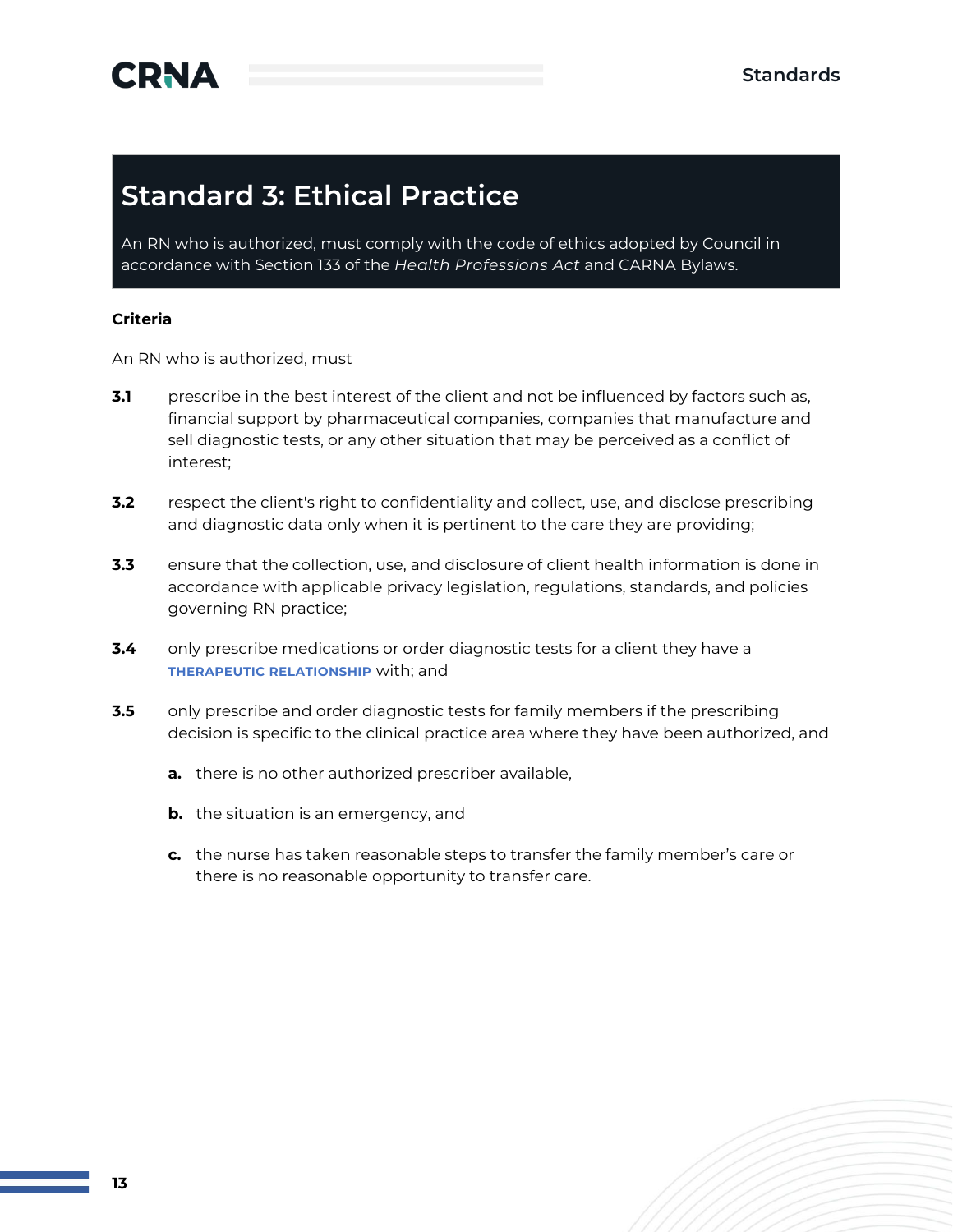### **Standard 4: Service to the Public**

An RN who is authorized, ensures that decisions are in the best interests of the public.

#### **Criteria**

- **4.1** document the prescribing decision to inform other members of the health-care team if they are also caring for the client. The documentation should include
	- **a.** type and amount of the medication prescribed,
	- **b.** rationale for the prescribing decision,
	- **c.** date the medication was prescribed,
	- **d.** monitoring that has been initiated, and
	- **e.** any instructions given to the client;
- **4.2** support a client to make informed decisions and follow recommended medication regimes by discussing with the client such factors as
	- **a.** rationale for the selection of a particular medication (e.g., client medication profile, efficacy, safety, acceptability, etc.),
	- **b.** implications of using medication therapy,
	- **c.** expected risks and outcomes (e.g., knowledge related to client compliance),
	- **d.** administration instructions such as, with/without food and with other medications and substances,
	- **e.** risks and benefits of medication therapy,
	- **f.** potential impact of medication coverage and cost of therapy where these are known, and
	- **g.** when and how to take the medication, and what possible side effects to report.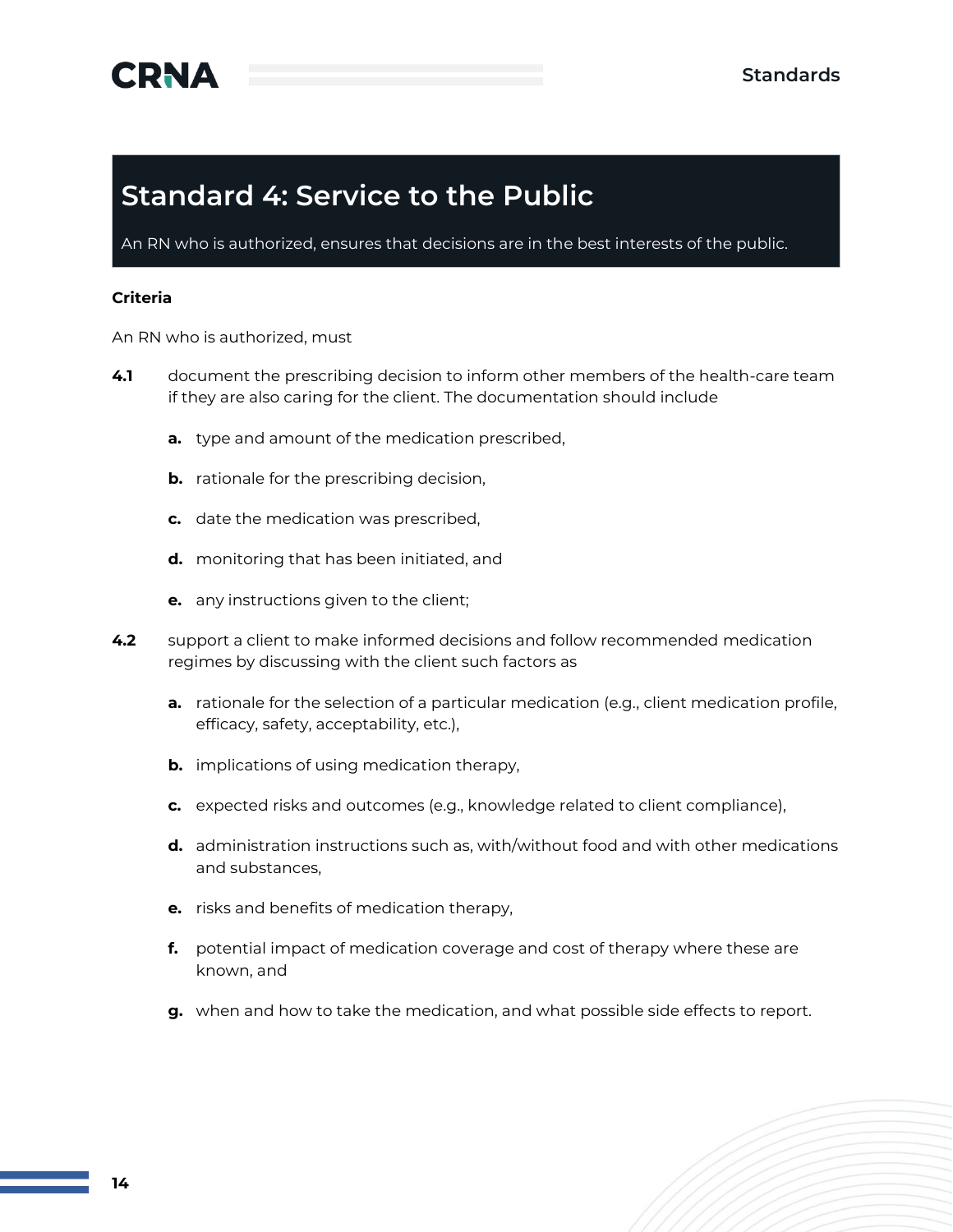## **Standard 5: Self-Regulation**

An RN who is authorized, must meet the requirements established by CARNA.

#### **Criteria**

- **5.1** meet the specific continuing competence requirements set the by the Competence Committee; and
- **5.2** prescribe only Schedule 1 drugs (except controlled drugs and substances) and order diagnostic tests for a client when
	- **a.** they have personally performed a comprehensive health assessment and,
	- **b.** the medications and diagnostic tests are appropriate for the client condition, and
	- **c.** the medication and diagnostic tests are identified in the clinical support tool specific to the clinical practice area where they have been authorized.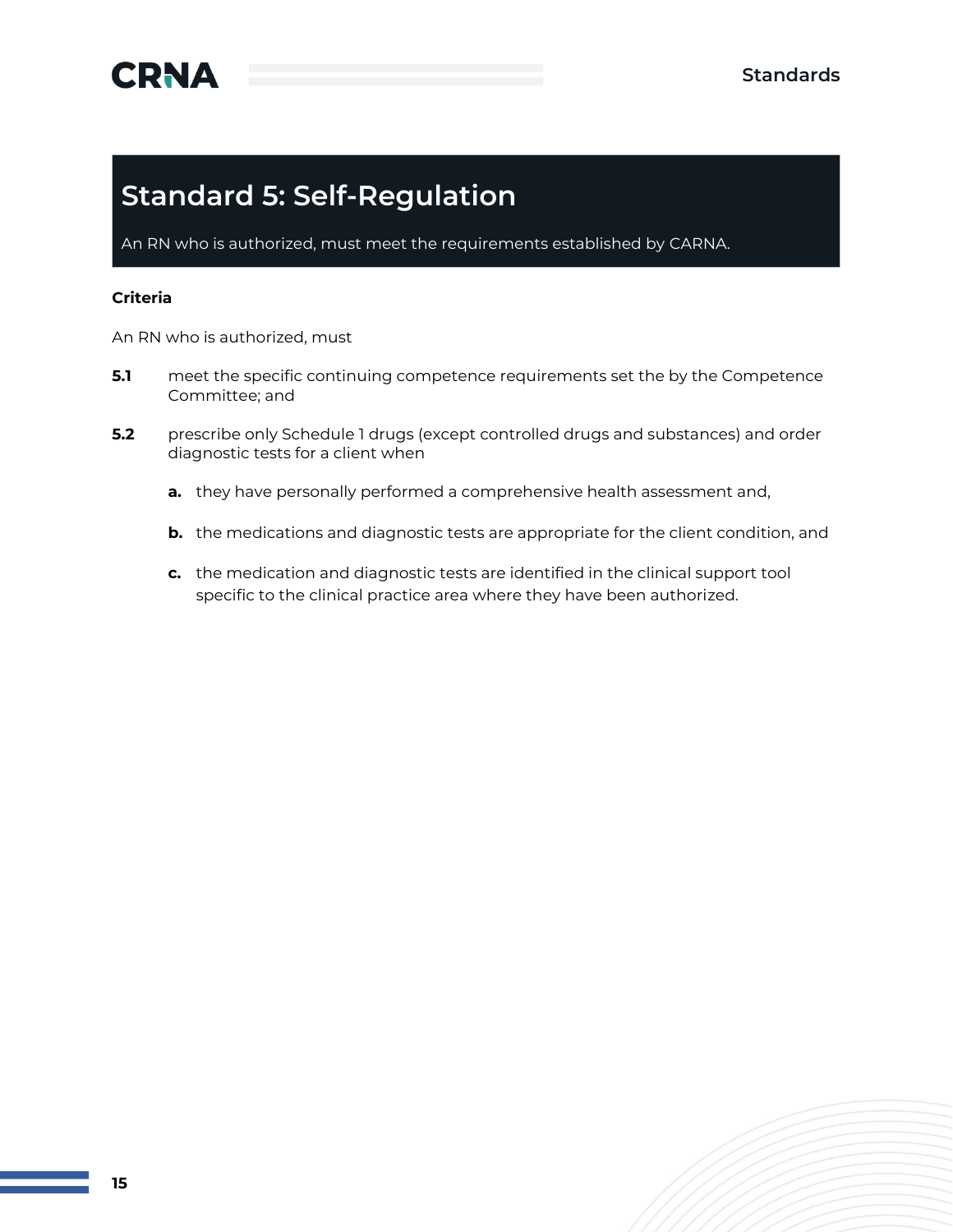## **CRNA**

# **Prescribing Epinephrine for Anaphylaxis - Exception to RN Prescribing Schedule 1 Drugs and Ordering of Diagnostic Tests Requirements**

In the following specific circumstance and in accordance with the criteria outlined below, RNs can prescribe and administer Epinephrine, a Schedule 1 drug, for anaphylaxis using an appropriate clinical support tool without applying to the Registrar to be authorized to prescribe a Schedule 1 Drug.

An RN prescribing and administering epinephrine for anaphylaxis must

- **1.** use critical judgment to decide if epinephrine, as outlined in the clinical support tool, is appropriate for the client;
- **2.** have the education, knowledge, assessment, and critical judgment skills in practice situations where epinephrine is used; and
- **3.** have employer policy support for the RN in prescribing and administering epinephrine for anaphylaxis, using an evidence-informed clinical support tool.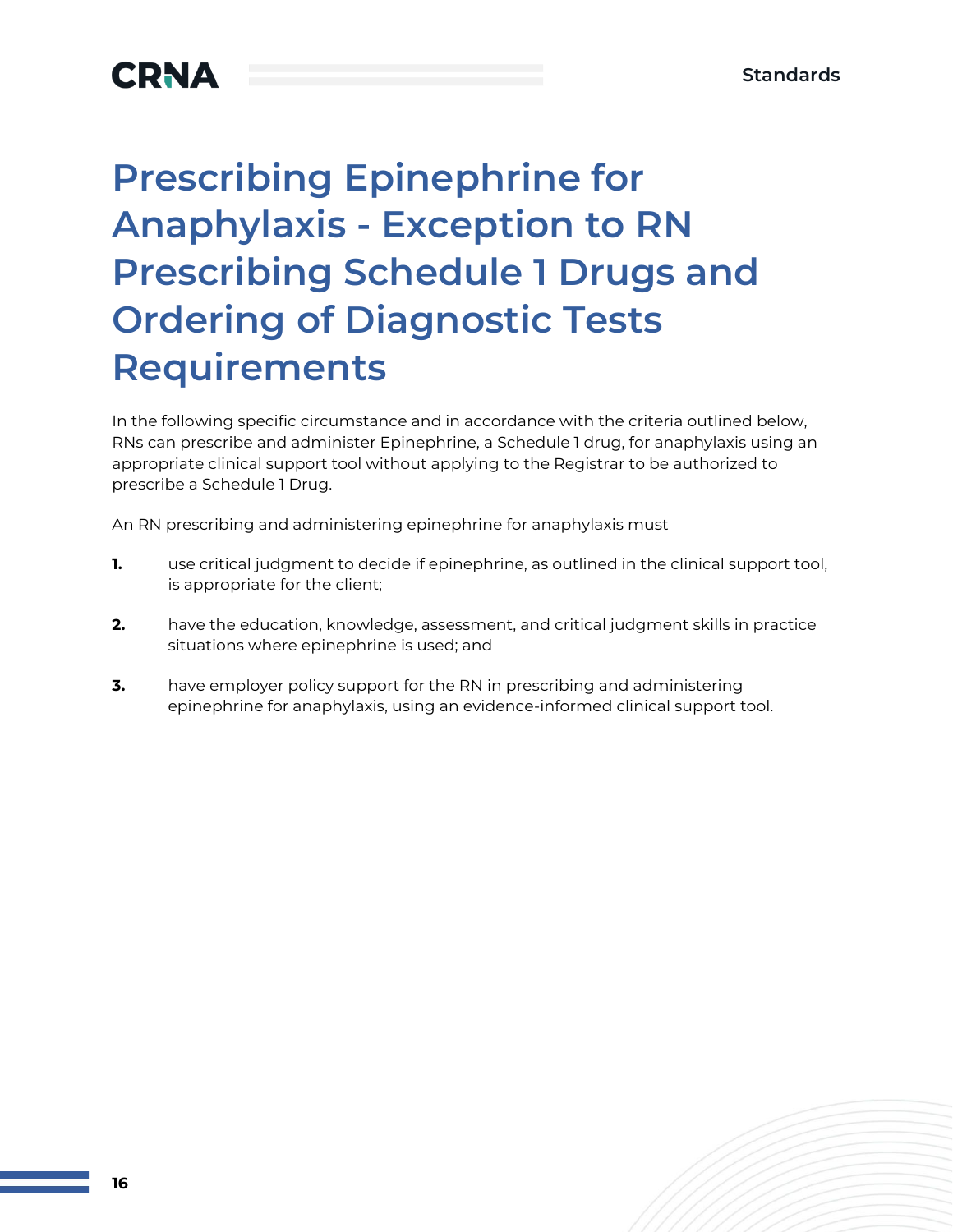## **CRNA**

## **Glossary**

**ACCESSIBILITY** – Health services are obtained in the most suitable setting in a reasonable time and distance (Health Quality Council of Alberta, 2005).

**ACCOUNTABILITY** – The obligation to answer for the professional, ethical, and legal responsibilities of one's activities and duties (Ellis & Hartley, 2009).

**ACUITY** – The degree of severity of a client's condition and/or situation (CRNBC, 2011).

**APPROVED NURSING PROGRAM** – A nursing education program approved by the Nursing Education Program Approval Committee (NEPAC), as requested by the Registrar, in accordance with RN prescribing and ordering of diagnostic test standards and criteria.

**CLIENT** – In this document client refers to the individual, group, community, or population who is the recipient of nursing services, and where the context requires, includes a substitute decision-maker for the recipient of nursing services (CARNA, 2018).

**CLINICAL PRACTICE AREA** – The clinical area where an RN who is authorized to prescribe and to order diagnostic tests, practices. The focus of the clinical practice may be related to the type of care (e.g. wound care), practice setting (e.g. emergency department, home care, primary care, ambulatory clinics, occupational health), specific issue (e.g. sexually transmitted infection, sexual assault), or medical diagnostic grouping (e.g. diabetes or other chronic disease management).

**CLINICAL SUPPORT TOOL** – An evidence informed tool used by the practice setting to guide decisions related to prescribing and ordering of diagnostic test, and ordering of medical radiography. The clinical support tool may be in the form of a protocol, algorithm, or clinical practice guideline.

**COLLABORATE** – (or collaboration) Client care involving joint communication and decisionmaking processes among the client, the nurse, and other members of a health-care team who work together to use their individual and shared knowledge and skills to provide optimum client-centered care. The health-care team works with clients toward the achievement of identified health outcomes, while respecting the unique qualities and abilities of each member of the group or team (CNA, 2010).

**COMPETENCE** – The integrated knowledge, skills, judgement, and attributes required of a nurse to practise safely and ethically in a designated role and setting (CARNA, 2019b).

**CONSULTATION** – Conferring with, seeking information, advice, or direction.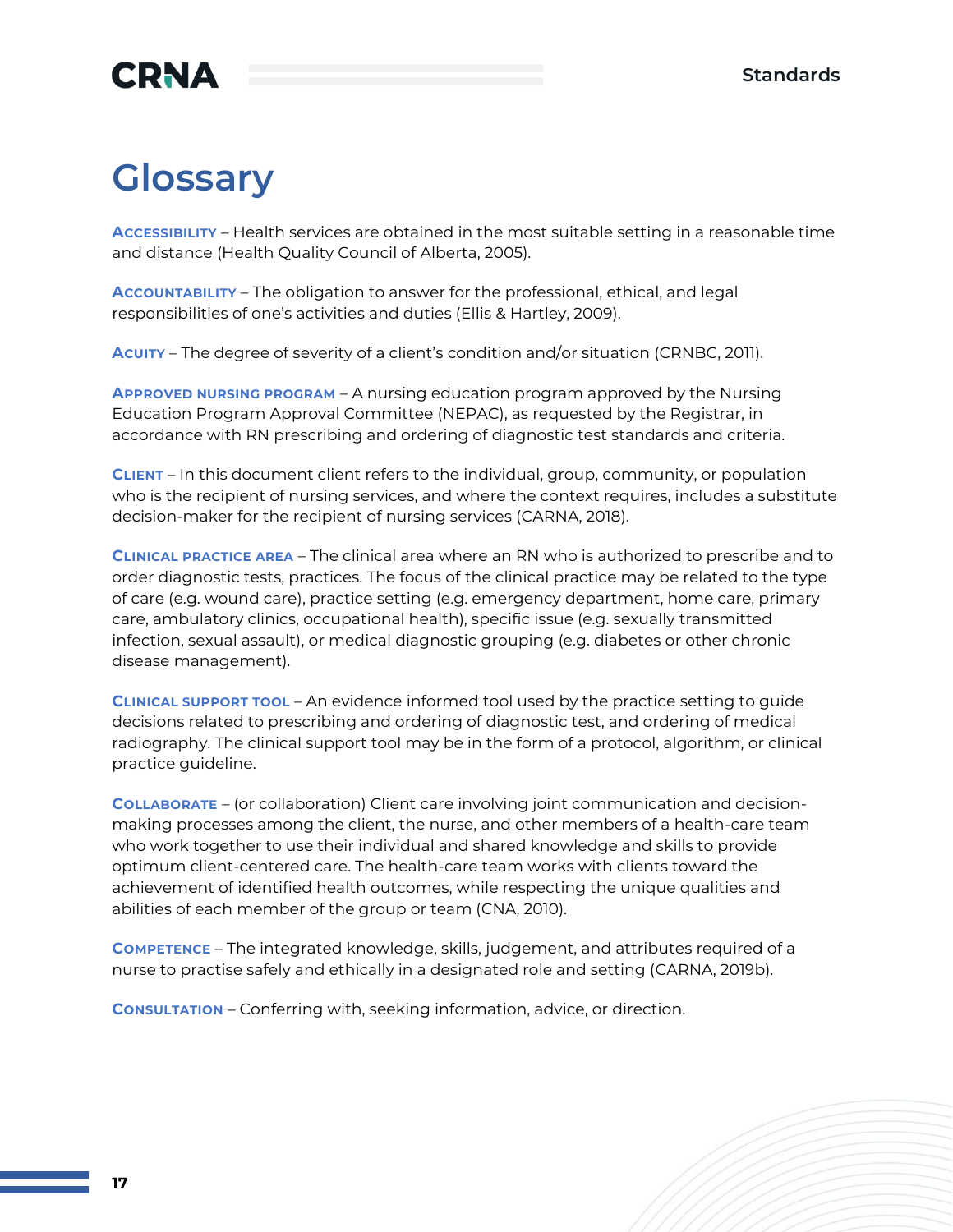

**PREDICTABILITY** – Degree to which outcomes can "reasonably be expected to follow an anticipated path with respect to timing and nature" (College of Nurses of Ontario, 2009).

**SCHEDULE 1 DRUG** – Drugs that require a prescription from an authorized prescriber (Pharmacy Drug Act, 2000).

**STABLE** – Not changing or fluctuating (CARNA, CLPNA, CRPNA, 2010).

**STANDARD** – An authoritative statement that describes the required behaviour of every nurse and is used to evaluate individual performance (CNA, 2010).

**THERAPEUTIC RELATIONSHIP** – Planned, goal-directed, interpersonal processes occurring between nurses and clients that are established for the advancement of client values, interests, and ultimately, for promotion of client health and well-being (CARNA, 2013).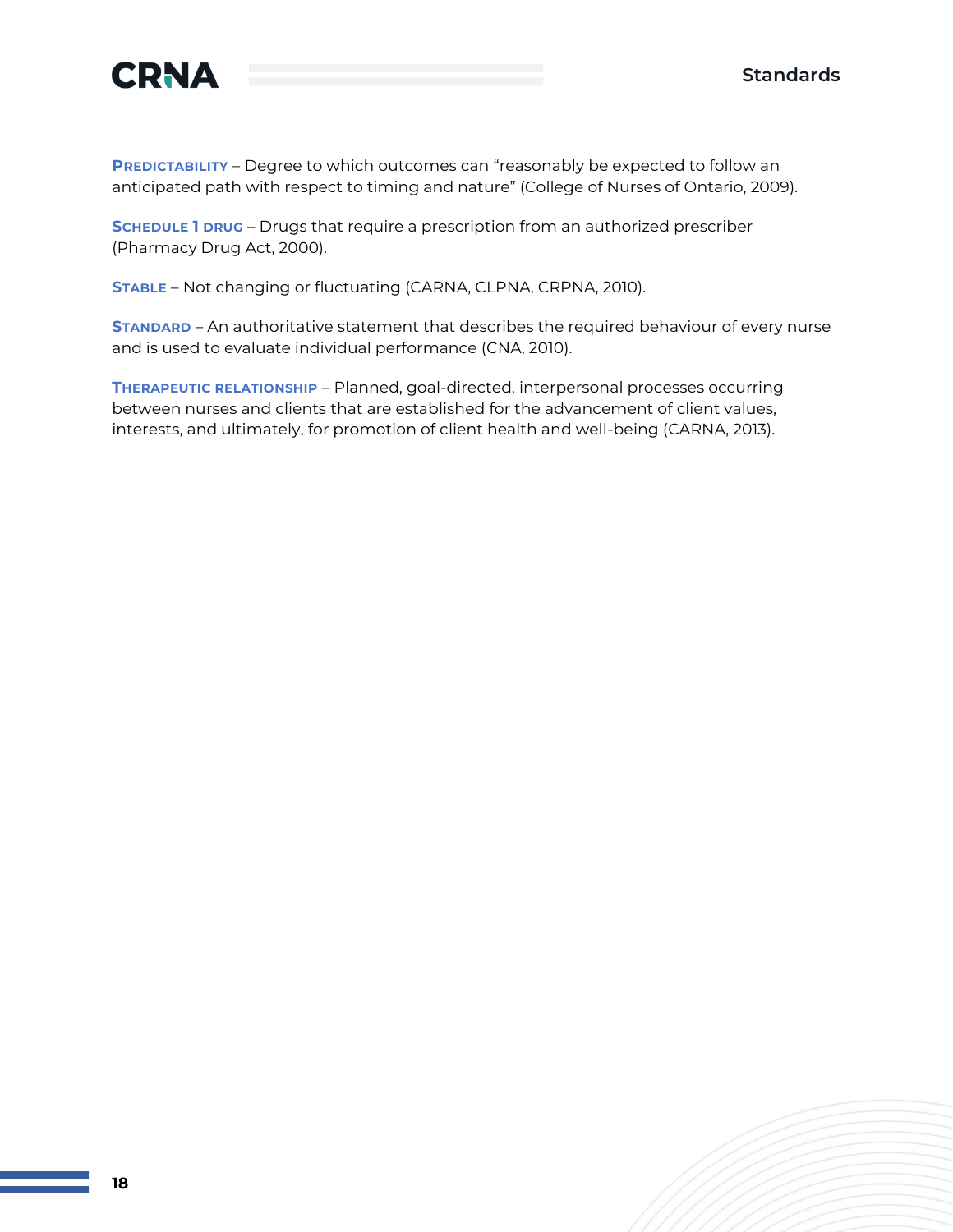

## **References**

Canadian Nurses Association. (2010). *Canadian nurse practitioner core competency framework.* Retrieved from *[http://cna](http://cna-aiic.ca/~/media/cna/files/en/competency_framework_2010_e.pdf)[aiic.ca/~/media/cna/files/en/competency\\_framework\\_2010\\_e.pdf.](http://cna-aiic.ca/~/media/cna/files/en/competency_framework_2010_e.pdf)*

- Canadian Patient Safety Institute. (2009). *The safety competencies: Enhancing patient safety across the health professions* (1st ed. rev.). Retrieved from *[http://www.patientsafetyinstitute.ca/en/toolsResources/safetyCompetencies/Docum](http://www.patientsafetyinstitute.ca/en/toolsResources/safetyCompetencies/Documents/Safety%20Competencies.pdf) [ents/Safety%20Competencies.pdf.](http://www.patientsafetyinstitute.ca/en/toolsResources/safetyCompetencies/Documents/Safety%20Competencies.pdf)*
- College and Association of Registered Nurses of Alberta. (2019a). *Competencies for registered nurse prescribing Schedule 1 drugs and ordering diagnostic tests*. Edmonton, AB: Author.
- College and Association of Registered Nurses of Alberta. (2019b). *Entry-level competencies for the practice of registered nurses*. Edmonton, AB: Author.
- College and Association of Registered Nurses of Alberta. (2013). *Practice standards for regulated members*. Edmonton, AB: Author.
- College and Association of Registered Nurses of Alberta. (2018). *Prescribing standards for nurse practitioners*. Edmonton, AB: Author.
- College and Association of Registered Nurses of Alberta, College of Licensed Practical Nurses of Alberta, & College of Registered Psychiatric Nurses of Alberta. (2010). *Decisionmaking standards for nurses in the supervision of health-care aides*. Edmonton, AB: Author.
- College of Nurses of Ontario. (2009). *Utilization of RNs and RPNs*. Toronto: Author.
- College of Registered Nurses of British Columbia. (2011). *Glossary.* Retrieved from *[https://www.crnbc.ca/Glossary/Pages/Default.aspx#P.](https://www.crnbc.ca/Glossary/Pages/Default.aspx#P)*
- College of Registered Nurses of British Columbia. (2012). *Professional standards for registered nurses and nurse practitioners*. Vancouver, BC: Author.
- Ellis, J.R., & Hartley, C.L. (2009). *Managing and coordinating nursing care* (5th ed.). Philadelphia, PA: Lippincott Williams & Wilkins.
- Health Quality Council of Alberta (2005). *Alberta quality matrix for health*. *<https://www.hqca.ca/about/how-we-work/the-alberta-quality-matrix-for-health-1/>*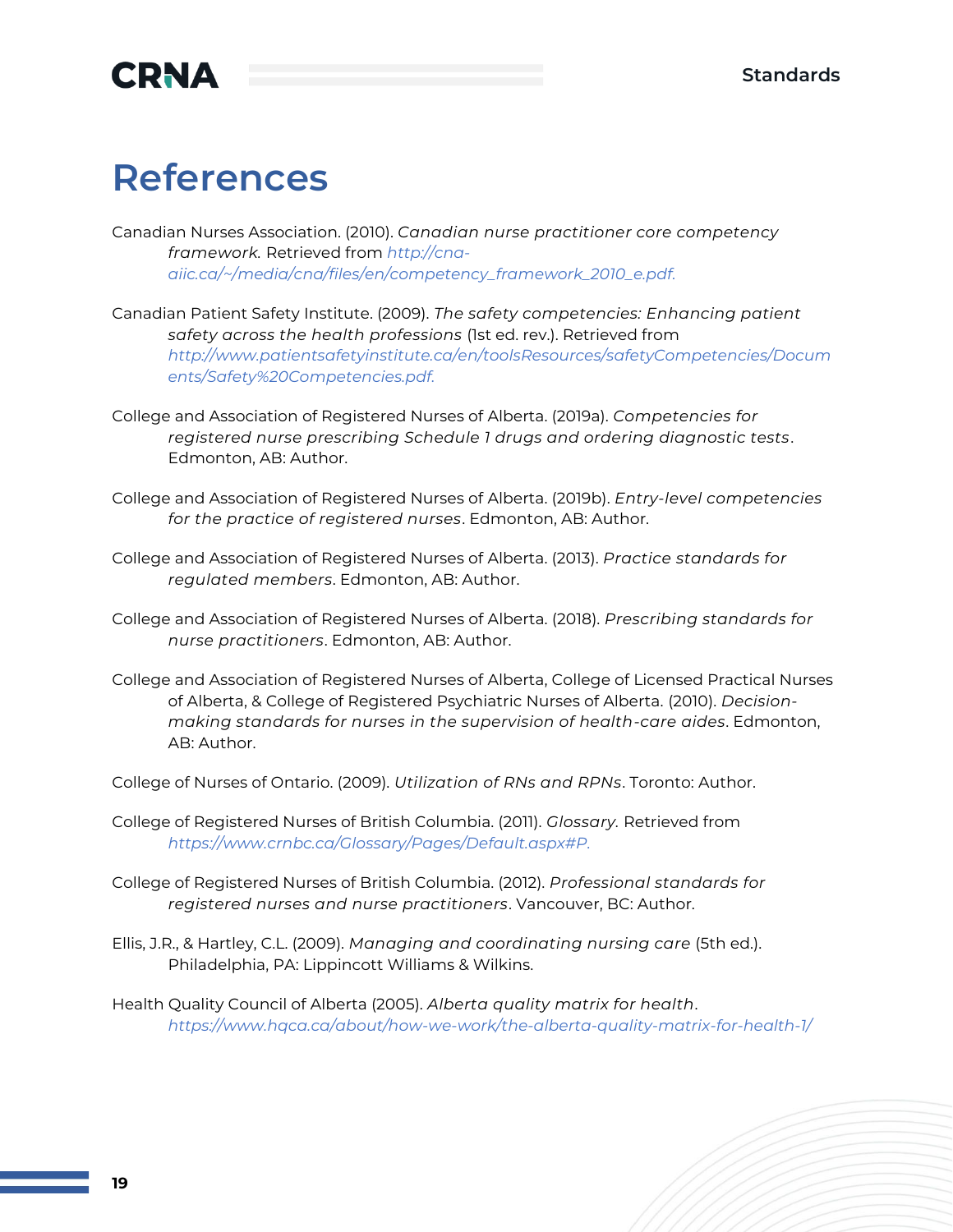

Health Quality Council of Alberta (2010). *Patient safety framework for Albertans*. Calgary, AB: Author.

*Pharmacy and Drug Act*. R.S.A. 2000, c. P-13.

*Registered Nurses Act*. S.N.S. 2006, c. 21, s. 2(c).

*Registered Nurses Profession Regulation*, Alta. Reg. 232/2005.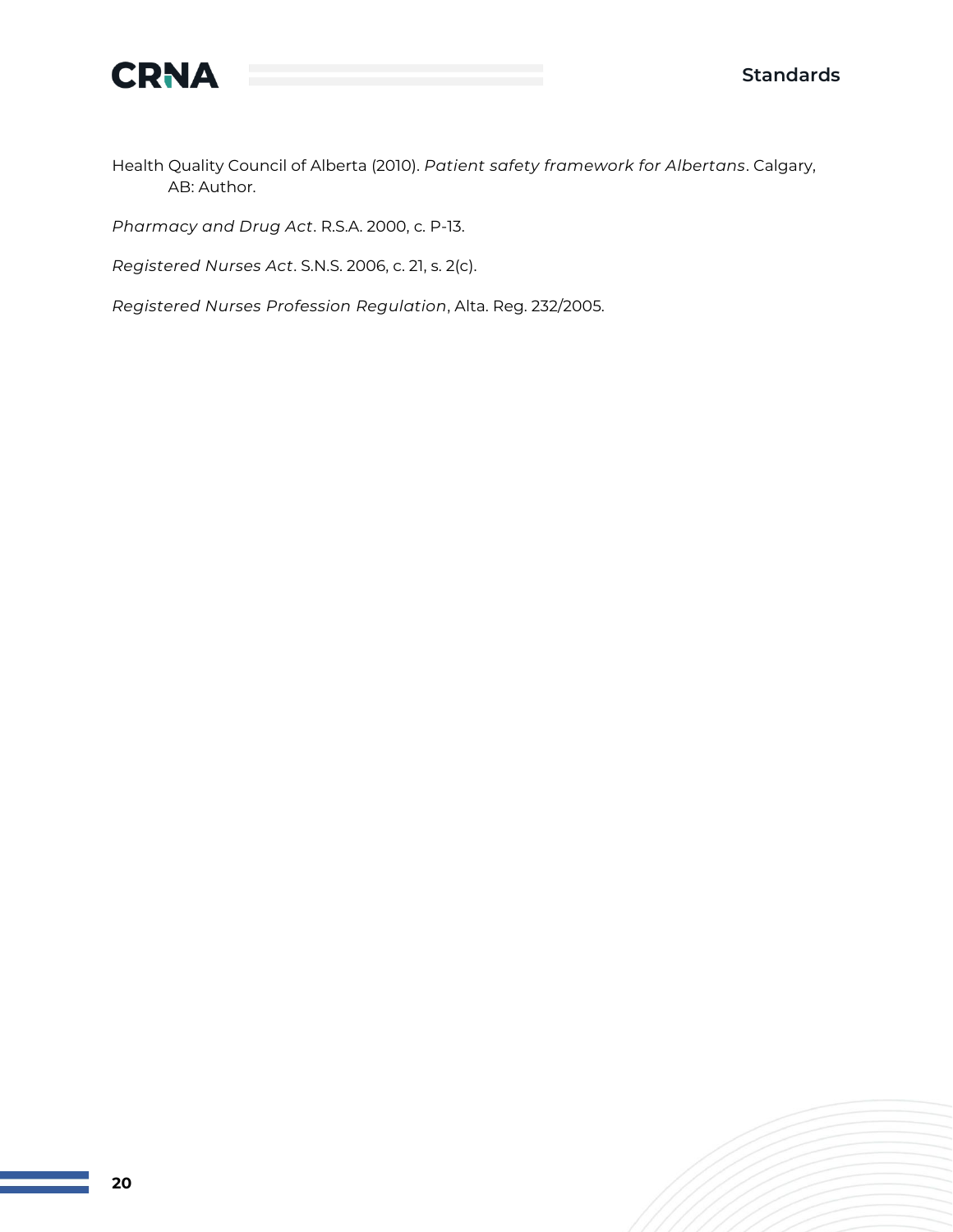# **Appendix A: Checklist for the Development and Review of a Clinical Support Tool**

This checklist may be used as a template in the development of a clinical support tool (CST) or as a checklist for the review of a CST.

### **Building Block 1: Governance and Leadership**

Legislation, standards, and policies align and contribute to safe delivery of health-care services. Strong reporting relationships, clear lines of accountability, and continuous monitoring and evaluation of systems that support safe practices are the bases of effective governance related to patient safety.

| П | employer policies are in place for the specific clinical practice area where an RN<br>who is authorized practises                                                                             |
|---|-----------------------------------------------------------------------------------------------------------------------------------------------------------------------------------------------|
| П | alignment with federal and provincial legislation and regulation                                                                                                                              |
| П | appropriate for the scope of practice of the RN who is authorized                                                                                                                             |
| П | appropriate for the particular practice setting (such as the availability of<br>essential technical and human resources and supports)                                                         |
| П | expectations that an RN who is authorized practises in accordance with<br>CARNA's standards and organizational policies                                                                       |
| П | regular review, evaluation and revision of the CST are scheduled (at least every<br>three years) to assess for current best practices, effectiveness, patient<br>outcomes, and adverse events |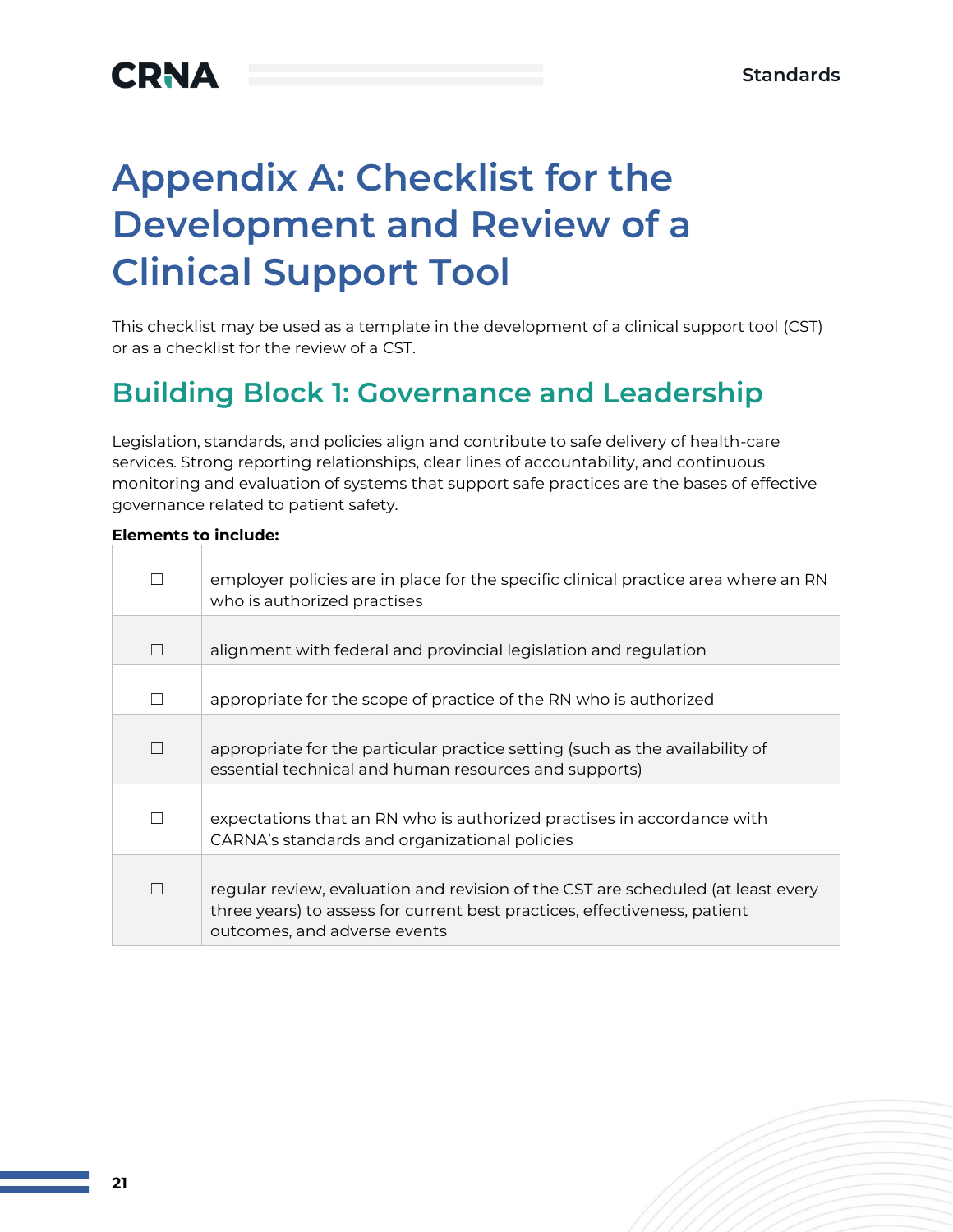

## **Building Block 2: Safety Management**

This involves the identification of risks and effective responses to managing risk.

| П      | the identified health-care needs of clients in a specific practice setting                                                                                                                                                                                                                                                                                                                                                                                                                                                                                                                                                                                                                                                                      |
|--------|-------------------------------------------------------------------------------------------------------------------------------------------------------------------------------------------------------------------------------------------------------------------------------------------------------------------------------------------------------------------------------------------------------------------------------------------------------------------------------------------------------------------------------------------------------------------------------------------------------------------------------------------------------------------------------------------------------------------------------------------------|
| $\Box$ | evidence-informed and developed, reviewed, and revised by an inter-<br>professional team of subject matter experts with both content expertise and<br>practice experience in the relevant clinical practice area                                                                                                                                                                                                                                                                                                                                                                                                                                                                                                                                |
| $\Box$ | the name of the specific clinical support tool and identification of the practice<br>setting (specific units or services) in which the clinical support tool may be<br>implemented                                                                                                                                                                                                                                                                                                                                                                                                                                                                                                                                                              |
| П      | inclusion and exclusion criteria and the identification of any contraindications                                                                                                                                                                                                                                                                                                                                                                                                                                                                                                                                                                                                                                                                |
| $\Box$ | the specific medication(s) to be prescribed and the diagnostic test(s) that can<br>be ordered are clearly identified                                                                                                                                                                                                                                                                                                                                                                                                                                                                                                                                                                                                                            |
| $\Box$ | clear, specific clinical conditions that must be met before implementation                                                                                                                                                                                                                                                                                                                                                                                                                                                                                                                                                                                                                                                                      |
| П      | the relevant assessment data to be collected and used in decision-making                                                                                                                                                                                                                                                                                                                                                                                                                                                                                                                                                                                                                                                                        |
| $\Box$ | monitoring parameters                                                                                                                                                                                                                                                                                                                                                                                                                                                                                                                                                                                                                                                                                                                           |
| $\Box$ | processes must be clearly indicated in the CST to                                                                                                                                                                                                                                                                                                                                                                                                                                                                                                                                                                                                                                                                                               |
|        | receive and respond to critical diagnostic tests results reported by a<br>٠<br>laboratory in the RN's absence,<br>have an appropriate health-care professional review diagnostic test results<br>×,<br>in a timely manner if the RN authorized to prescribe is not able to<br>personally attend to provide follow-up care,<br>indicate an after-hours emergency contact, and<br>٠<br>follow-up when diagnostic tests are not received within a reasonable period<br>٠<br>of time;<br>mechanisms for identifying and addressing potential risk;<br>٠<br>processes for the reporting, analyzing, and follow-up of adverse<br>$\blacksquare$<br>events/incidents/errors; and<br>processes to prevent further adverse events/incidents/errors.<br>Ξ |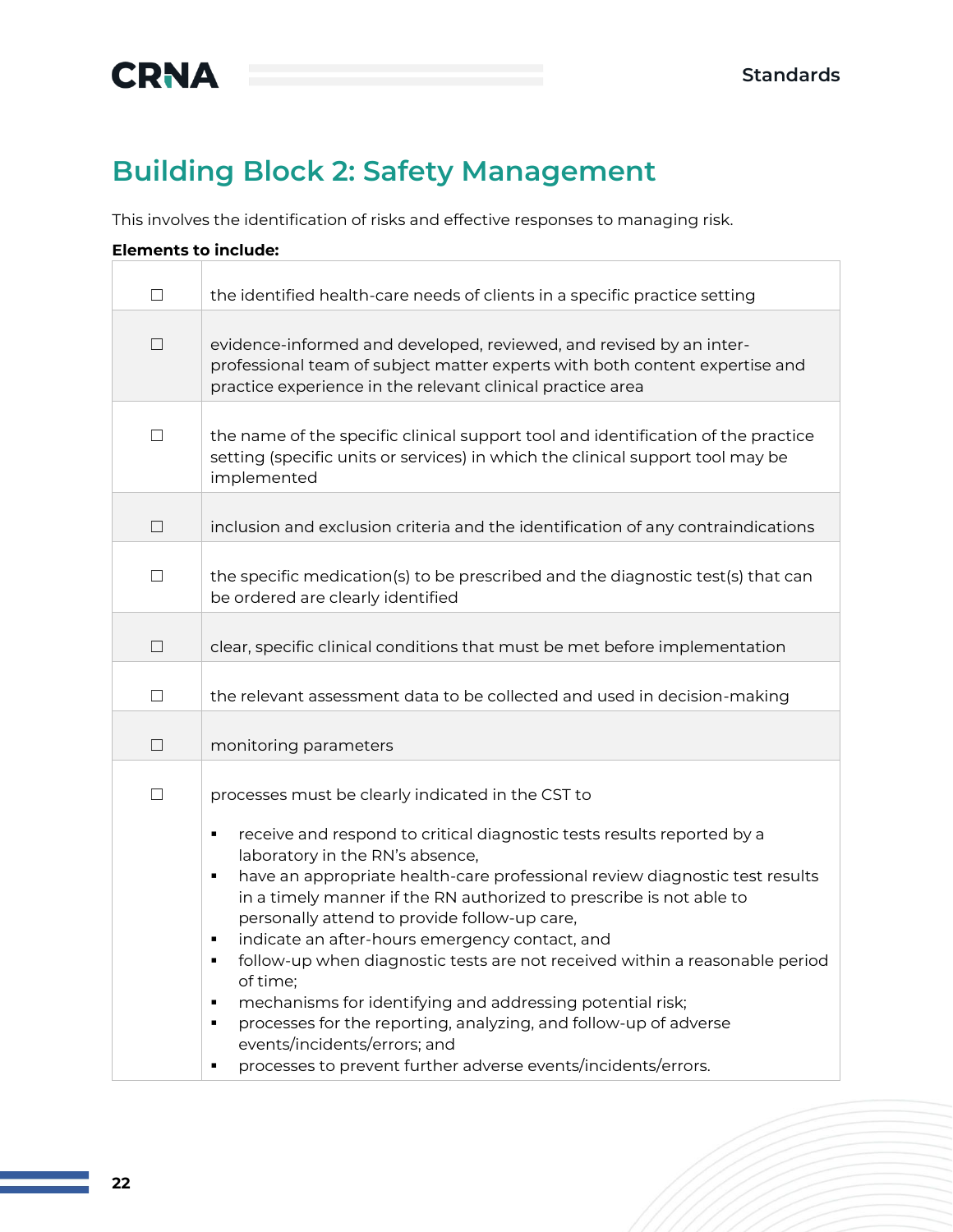

| the required communication to the most responsible health-care practitioner |
|-----------------------------------------------------------------------------|
| $\pm$ the required documentation required                                   |

### **Building Block 3: People and Teams**

A key element in providing safe patient care is having competent health-care workers working together in effective teams.

#### **Elements to include:**

|   | consultative supports for the RN who is authorized                                                                                                  |
|---|-----------------------------------------------------------------------------------------------------------------------------------------------------|
| Г | required competencies for the RN who is authorized                                                                                                  |
|   | process for referral to or consultation with another health-care professional<br>when necessary (e.g. physician, pharmacist, or nurse practitioner) |
|   | processes for follow-up that ensure continuity of care                                                                                              |

### **Building Block 4: Environment and Equipment**

Information about the client, medications, therapies, and treatment goals should be available wherever care is being delivered and shared appropriately with other members of the health-care team. Effective information and communication systems ensure that the information is complete and supports continuity of care.

| $\Box$ | processes for ordering, receiving, and reviewing relevant screening and<br>diagnostic tests                  |
|--------|--------------------------------------------------------------------------------------------------------------|
| $\Box$ | availability of medication and diagnostic test referencing resources                                         |
| П      | expectations for appropriate documentation of assessments, diagnoses,<br>prescribing decisions, and outcomes |